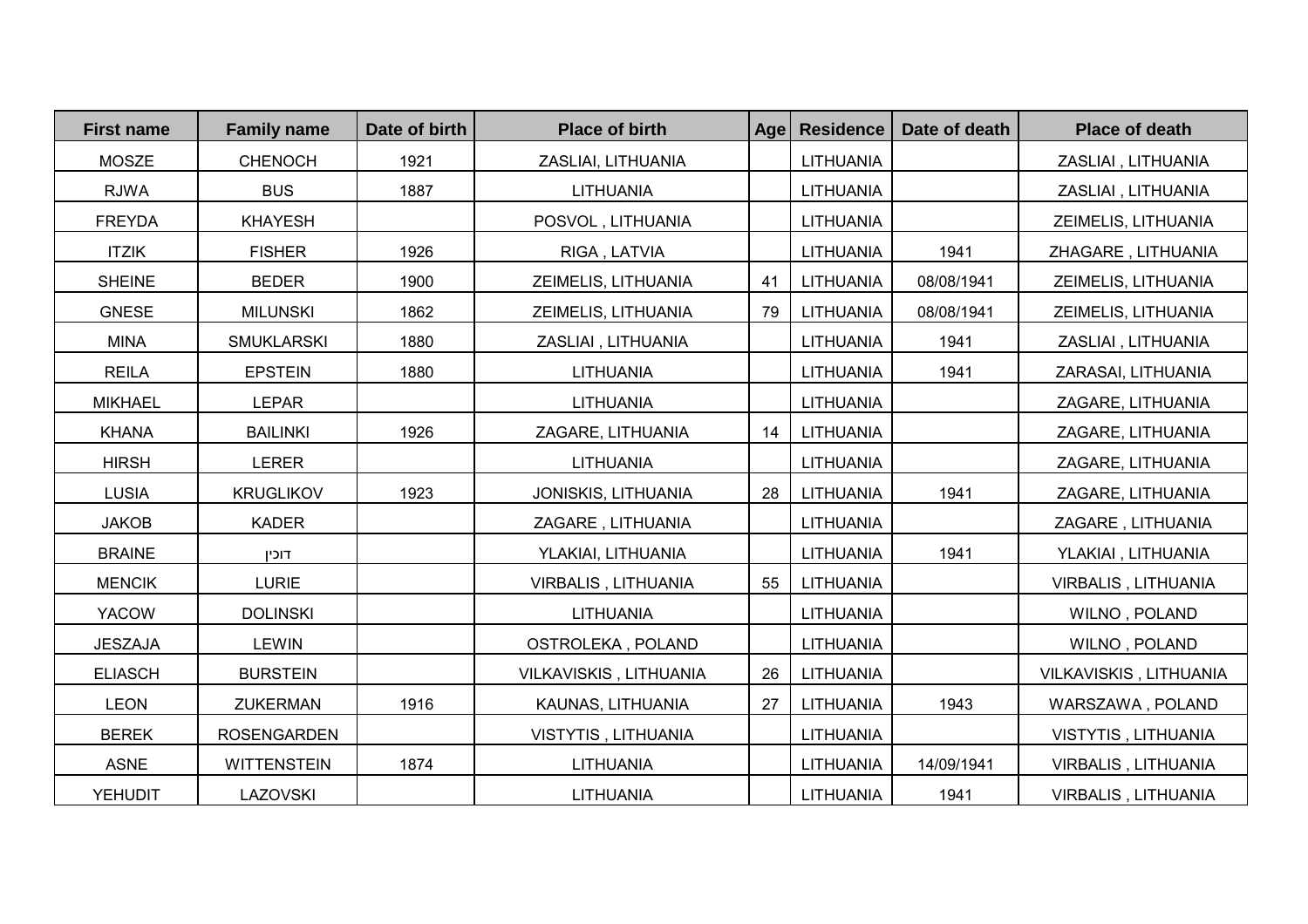| <b>First name</b> | <b>Family name</b> | Date of birth | <b>Place of birth</b>       | <b>Age</b> | <b>Residence</b> | Date of death | <b>Place of death</b>      |
|-------------------|--------------------|---------------|-----------------------------|------------|------------------|---------------|----------------------------|
| <b>ETEL</b>       | ZVIZON             |               | LITHUANIA                   |            | <b>LITHUANIA</b> | 1941          | VIRBALIS, LITHUANIA        |
| <b>CHAJA</b>      | <b>KLOTZ</b>       | 01/05/1924    | NAUMIESTIS LITHUANIA        |            | <b>LITHUANIA</b> |               | VIRBALIS, LITHUANIA        |
| <b>KALMAN</b>     | <b>FLAT</b>        | 1898          | UTENA, LITHUANIA            |            | LITHUANIA        |               | WILNO, POLAND              |
| <b>GENJA</b>      | <b>PASTOR</b>      |               | POBRODZ, POLAND             | 38         | LITHUANIA        | 1941          | VILKOMIR, LITHUANIA        |
| <b>RAKHEL</b>     | <b>KHARMATZ</b>    | 1914          | <b>VILKOMIR, LITHUANIA</b>  | 27         | LITHUANIA        | 1941          | <b>VILKOMIR, LITHUANIA</b> |
| <b>EIDEL</b>      | <b>KILEWITCH</b>   | 1890          | KAUNAS, LITHUANIA           |            | LITHUANIA        |               | <b>VILKOMIR, LITHUANIA</b> |
| <b>CHASJA</b>     | <b>KURLANCHIK</b>  |               | VIDISHOK, LITHUANIA         | 70         | LITHUANIA        | 1941          | <b>VILKOMIR, LITHUANIA</b> |
| <b>SHEVA</b>      | <b>GROSSMAN</b>    | 1925          | VILKIJA, LITHUANIA          | 18         | LITHUANIA        |               | VILKIJA, LITHUANIA         |
| <b>KHAIM</b>      | <b>KLAZ</b>        | 1932          | CEKISKE, LITHUANIA          | 9          | LITHUANIA        | 06/07/1941    | VILKIJA, LITHUANIA         |
| <b>AFROIM</b>     | <b>PERL</b>        | 1880          | CEKISKE, LITHUANIA          | 61         | LITHUANIA        | 1941          | VILKIJA, LITHUANIA         |
| <b>PESKA</b>      | <b>BRUKENE</b>     | 1895          | VILKIJA, LITHUANIA          |            | LITHUANIA        | 1942          | VILKIJA, LITHUANIA         |
| <b>RACHEL</b>     | <b>VULFOVIC</b>    |               | KUPISKIS, LITHUANIA         | 33         | LITHUANIA        |               | VILKIJA, LITHUANIA         |
| <b>ZLATKE</b>     | <b>TRUYB</b>       |               | VILKIJA, LITHUANIA          | 30         | <b>LITHUANIA</b> | 1941          | VILKIJA, LITHUANIA         |
| <b>BASIA</b>      | <b>KHMELEVSKI</b>  |               |                             | 62         | LITHUANIA        | 1941          | VILKAVISKIS, LITHUANIA     |
| <b>JAKOB</b>      | <b>DISKAND</b>     | 1919          | VILKAVISKIS, LITHUANIA      |            | LITHUANIA        | 1941          | VILKAVISKIS, LITHUANIA     |
| <b>GISA</b>       | <b>ZILBER</b>      | 1871          | NAUMIESTIS, LITHUANIA       |            | LITHUANIA        | 1941          | VILKAVISKIS, LITHUANIA     |
| <b>JANKEL</b>     | <b>METZ</b>        | 1922          | PLUNGE, LITHUANIA           |            | LITHUANIA        | 1944          | VILIAMPOL, LITHUANIA       |
| LEIBL             | <b>GLEZER</b>      | 1926          | KAUNAS, LITHUANIA           | 17         | LITHUANIA        | 1943          | VILIAMPOL, LITHUANIA       |
| <b>ELIMELECH</b>  | <b>OPESHKIN</b>    | 1936          | KAUNAS, LITHUANIA           |            | <b>LITHUANIA</b> |               | VILIAMPOL, LITHUANIA       |
| <b>SAMUEL</b>     | <b>GELFAND</b>     | 15/12/1884    | BOBRUYSK, BELORUSSIA (USSR) | 57         | LITHUANIA        | 05/08/1941    | VIEKSNIAI, LITHUANIA       |
| <b>ZALELIS</b>    | <b>BERZANSKIS</b>  |               |                             |            | LITHUANIA        |               | VIEKSNIAI, LITHUANIA       |
| <b>GERSHON</b>    | <b>KRAVITZ</b>     |               | VILON, LITHUANIA            | 38         | LITHUANIA        | 1941          | VILON, LITHUANIA           |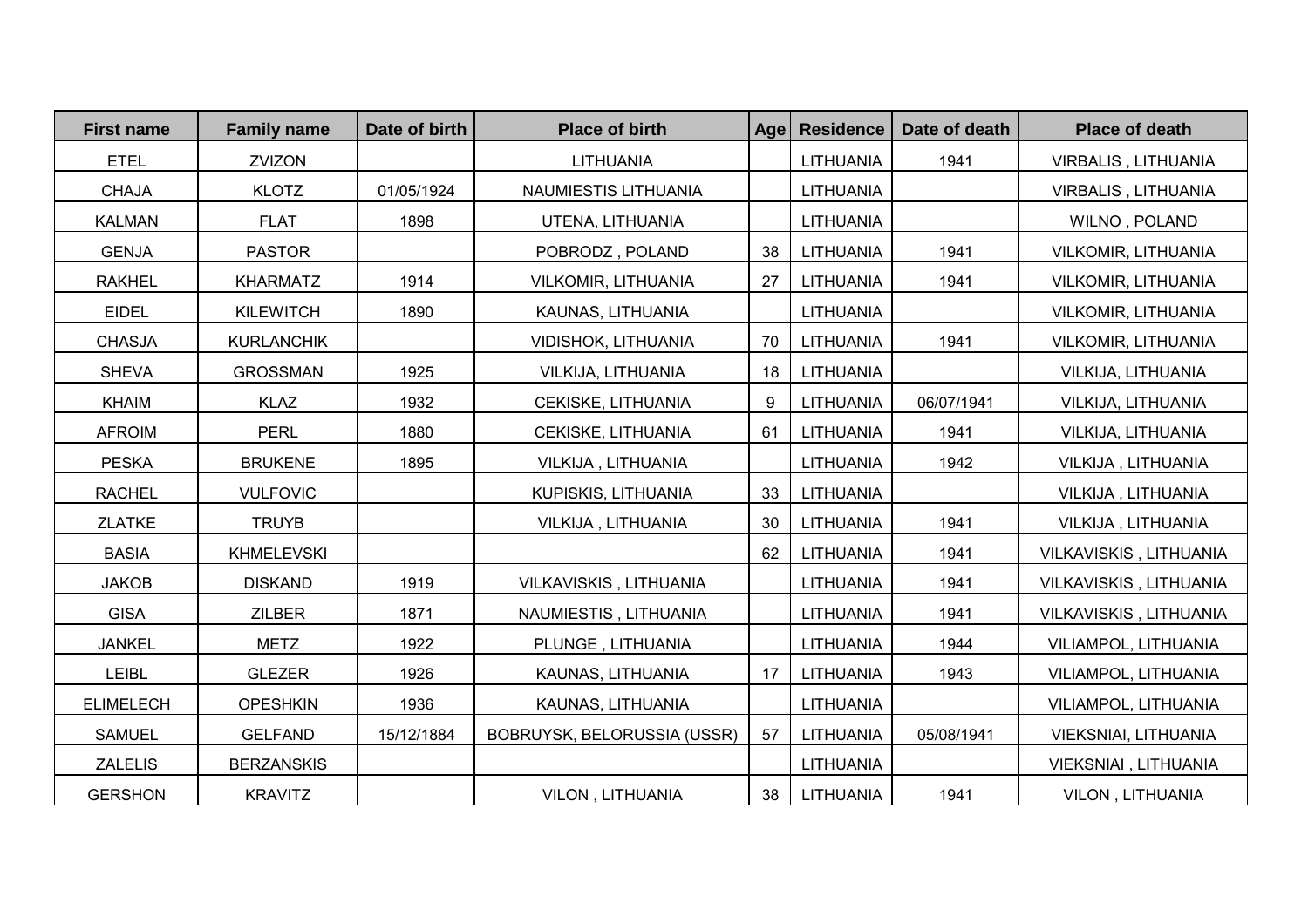| <b>First name</b> | <b>Family name</b> | Date of birth | <b>Place of birth</b>  | Age            | <b>Residence</b> | Date of death | <b>Place of death</b>     |
|-------------------|--------------------|---------------|------------------------|----------------|------------------|---------------|---------------------------|
| <b>ABE</b>        | <b>ZARENBA</b>     |               |                        | 75             | LITHUANIA        |               | VIEKSNIAI, LITHUANIA      |
| <b>GULA</b>       | KOPELOWICZ         | 1898          | LITHUANIA              |                | LITHUANIA        | 1942          | VARNIAI, LITHUANIA        |
| <b>MICHLE</b>     | <b>MAN</b>         |               | VARENA, LITHUANIA      | 45             | LITHUANIA        | 22/06/1941    | VARENA, LITHUANIA         |
| <b>ASHER</b>      | <b>PRES</b>        | 1917          | VANDZIOGALA, LITHUANIA |                | LITHUANIA        | 1942          | VANDZIOGALA, LITHUANIA    |
| <b>TZODIK</b>     | <b>SHER</b>        |               | UTENA, LITHUANIA       | $\overline{0}$ | LITHUANIA        |               | UTENA, LITHUANIA          |
| <b>ISRAEL</b>     | <b>LIMOVITCH</b>   | 1901          | TAURAGE, LITHUANIA     |                | LITHUANIA        |               | UTENA, LITHUANIA          |
| <b>SARA</b>       | <b>FISHER</b>      | 1900          | LITHUANIA              | 41             | LITHUANIA        | 27/07/1941    | UTENA, LITHUANIA          |
| <b>SHIREL</b>     | <b>KATZ</b>        |               | LITHUANIA              |                | LITHUANIA        |               | UTENA, LITHUANIA          |
| <b>RIEVA</b>      | ZAK                |               | UTENA, LITHUANIA       |                | LITHUANIA        |               | UTENA, LITHUANIA          |
| <b>CHAIA</b>      | <b>WOLOWICZ</b>    | 1895          | UTENA, LITHUANIA       | 46             | LITHUANIA        | 1941          | UTENA, LITHUANIA          |
| <b>GITEL</b>      | <b>BLOH</b>        | 1912          | UTENA, LITHUANIA       |                | LITHUANIA        |               | UTENA, LITHUANIA          |
| <b>BENJAMIN</b>   | <b>KUR</b>         |               |                        |                | LITHUANIA        | 1941          | UTENA, LITHUANIA          |
| <b>LEA</b>        | <b>MULER</b>       |               | UTENA, LITHUANIA       | 26             | LITHUANIA        |               | UTENA, LITHUANIA          |
| <b>SHENDER</b>    | <b>RAPOPORT</b>    |               | UTENA, LITHUANIA       |                | LITHUANIA        |               | UTENA, LITHUANIA          |
| <b>HINDA</b>      | <b>KUSMAN</b>      | 1873          | PAPILE, LITHUANIA      |                | LITHUANIA        | 1941          | UZHVENT, LITHUANIA        |
| <b>AIZIK</b>      | <b>RYKLYANSKI</b>  | 1926          | UKMERGE, LITHUANIA     |                | LITHUANIA        |               | UKMERGE, LITHUANIA        |
| <b>YUDL</b>       | <b>GREIS</b>       | 1885          | ZELVA, LITHUANIA       |                | LITHUANIA        | 1941          | UKMERGE, LITHUANIA        |
| <b>EIZERIS</b>    | <b>BARONAS</b>     | 1886          | UKMERGE, LITHUANIA     |                | LITHUANIA        |               | <b>UKMERGE, LITHUANIA</b> |
| <b>MEREL</b>      | <b>KAGAN</b>       | 1898          | MUSNINKAI, LITHUANIA   |                | LITHUANIA        | 1941          | UKMERGE, LITHUANIA        |
| <b>BUNIA</b>      | <b>KARABELNIK</b>  |               | ALSHISHOK, LITHUANIA   |                | LITHUANIA        |               | TRAKAI, POLAND            |
| <b>MOSHE</b>      | <b>KAC</b>         |               | ZASLIAI, LITHUANIA     | 62             | LITHUANIA        |               | TRAKAI, POLAND            |
| <b>JOSE</b>       | <b>LEVITAN</b>     |               | TAURAGE, LITHUANIA     |                | LITHUANIA        | 1941          | TAURAGE, LITHUANIA        |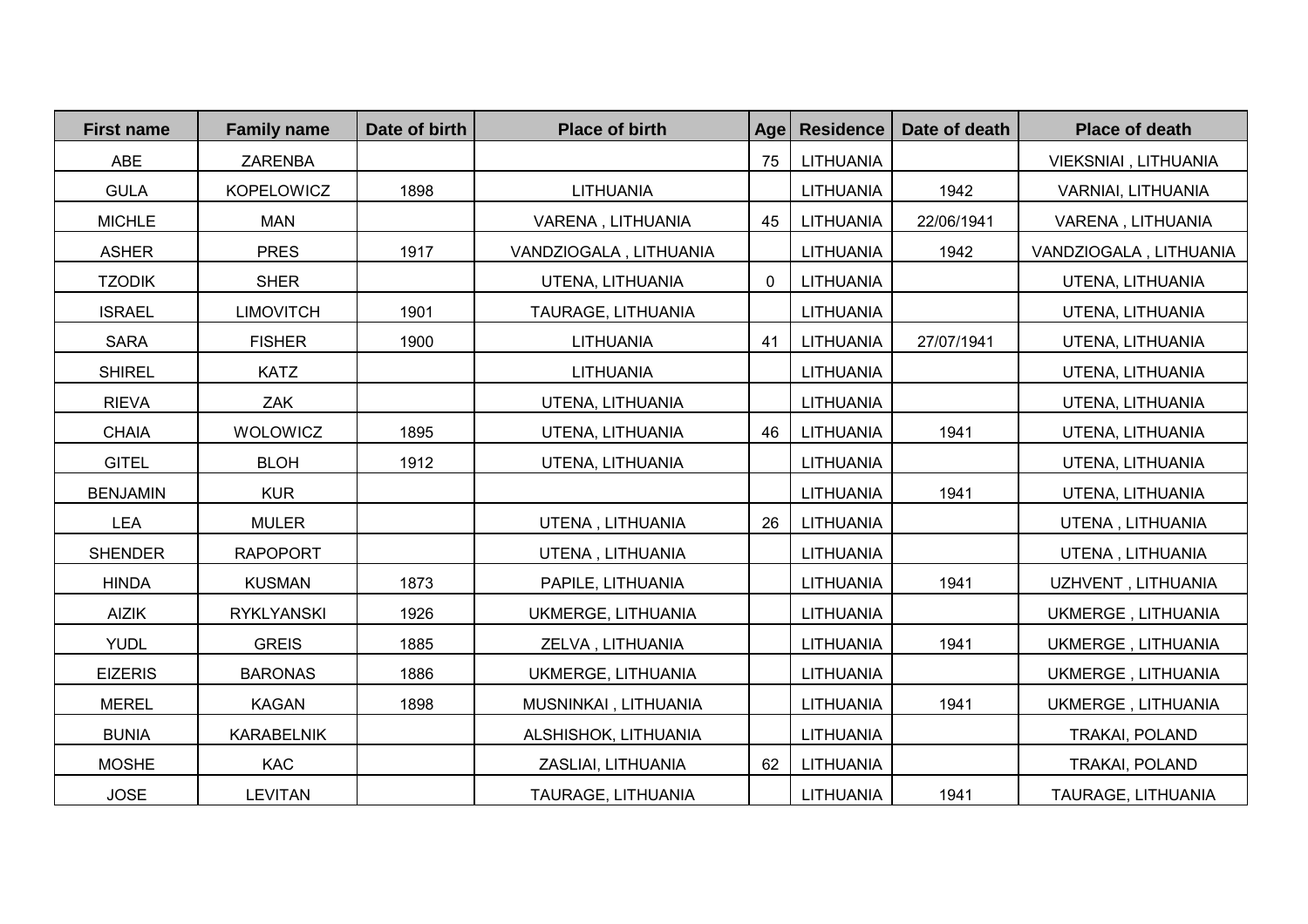| <b>First name</b> | <b>Family name</b> | Date of birth | <b>Place of birth</b> | Age | <b>Residence</b> | Date of death | <b>Place of death</b> |
|-------------------|--------------------|---------------|-----------------------|-----|------------------|---------------|-----------------------|
| <b>EFRAIM</b>     | <b>HELFAN</b>      | 1905          | LITHUANIA             |     | LITHUANIA        | 1941          | TELSIAI, LITHUANIA    |
| <b>DOV</b>        | <b>SAPIRO</b>      | 1922          | TELSIAI, LITHUANIA    |     | LITHUANIA        |               | TELSIAI, LITHUANIA    |
| <b>YEHUDA</b>     | <b>BLOCH</b>       | 1906          | <b>LATVIA</b>         |     | LITHUANIA        | 1942          | TELSIAI, LITHUANIA    |
| <b>JAKOW</b>      | <b>WAIN</b>        | 1922          | TELSIAI, LITHUANIA    |     | LITHUANIA        |               | TELSIAI, LITHUANIA    |
| <b>ARONAS</b>     | <b>LEIBAVICIUS</b> | 1878          | TELSIAI, LITHUANIA    |     | LITHUANIA        | 1941          | TELSIAI, LITHUANIA    |
| <b>RACHEL</b>     | <b>KATZ</b>        | 1894          | RITOVA, LITHUANIA     |     | LITHUANIA        | 1940          | TELSIAI, LITHUANIA    |
| <b>ARON</b>       | <b>SHMOLE</b>      | 1887          | RITOVA, LITHUANIA     |     | LITHUANIA        | 1941          | TELSIAI, LITHUANIA    |
| <b>SHMUELIS</b>   | <b>LEVINSONAS</b>  |               | ANDRIAVA, LITHUANIA   |     | LITHUANIA        |               | TELSIAI, LITHUANIA    |
| <b>IZCHAK</b>     | <b>ORDMAN</b>      | 1890          | TELSIAI, LITHUANIA    |     | LITHUANIA        |               | TELSHI, LATVIA        |
| <b>SAMUEL</b>     | <b>JOSSELOWSKY</b> | 1890          | LITHUANIA             |     | LITHUANIA        | 1940          | TELSIAI, LITHUANIA    |
| <b>LEIBE</b>      | <b>ERMAN</b>       |               | <b>LITHUANIA</b>      | 60  | LITHUANIA        | 1941          | TELSIAI, LITHUANIA    |
| <b>ROZA</b>       | <b>MEIROVICH</b>   |               |                       | 40  | LITHUANIA        | 1941          | TELSIAI, LITHUANIA    |
| <b>SCHEINE</b>    | <b>PASSEL</b>      |               | LITHUANIA             | 38  | LITHUANIA        | 1941          | TELSIAI, LITHUANIA    |
| <b>JICCHAK</b>    | <b>KREINGEL</b>    |               | LITHUANIA             | 45  | LITHUANIA        | 1941          | TELSIAI, LITHUANIA    |
| <b>RACHEL</b>     | <b>BERELOWITC</b>  |               |                       | 70  | LITHUANIA        | 1941          | TELSIAI, LITHUANIA    |
| <b>FEIWE</b>      | <b>WOLFAWITC</b>   |               |                       | 65  | LITHUANIA        | 1941          | TELSIAI, LITHUANIA    |
| <b>SZEVA</b>      | <b>SZARANOVICZ</b> | 1905          | LAUKUVA, LITHUANIA    |     | LITHUANIA        | 1941          | TELSIAI, LITHUANIA    |
| <b>MAX</b>        | <b>JESSNER</b>     |               | LITHUANIA             |     | <b>LITHUANIA</b> |               | TAURAGE, LITHUANIA    |
| <b>RUTI</b>       | <b>GADIN</b>       | 1878          | LITHUANIA             |     | LITHUANIA        |               | SZIDLOVA, LITHUANIA   |
| <b>LEJA</b>       | <b>KIBURT</b>      | 1924          | SIAULIAI, LITHUANIA   |     | LITHUANIA        | 1942          | SIAULIAI, LITHUANIA   |
| <b>CWI</b>        | <b>DAWIDOW</b>     | 1904          | UZHVENT, LITHUANIA    |     | LITHUANIA        | 1942          | SIAULIAI, LITHUANIA   |
| <b>TAUBE</b>      | <b>DUBINSKI</b>    | 1907          | LITHUANIA             |     | LITHUANIA        | 1942          | SIAULIAI, LITHUANIA   |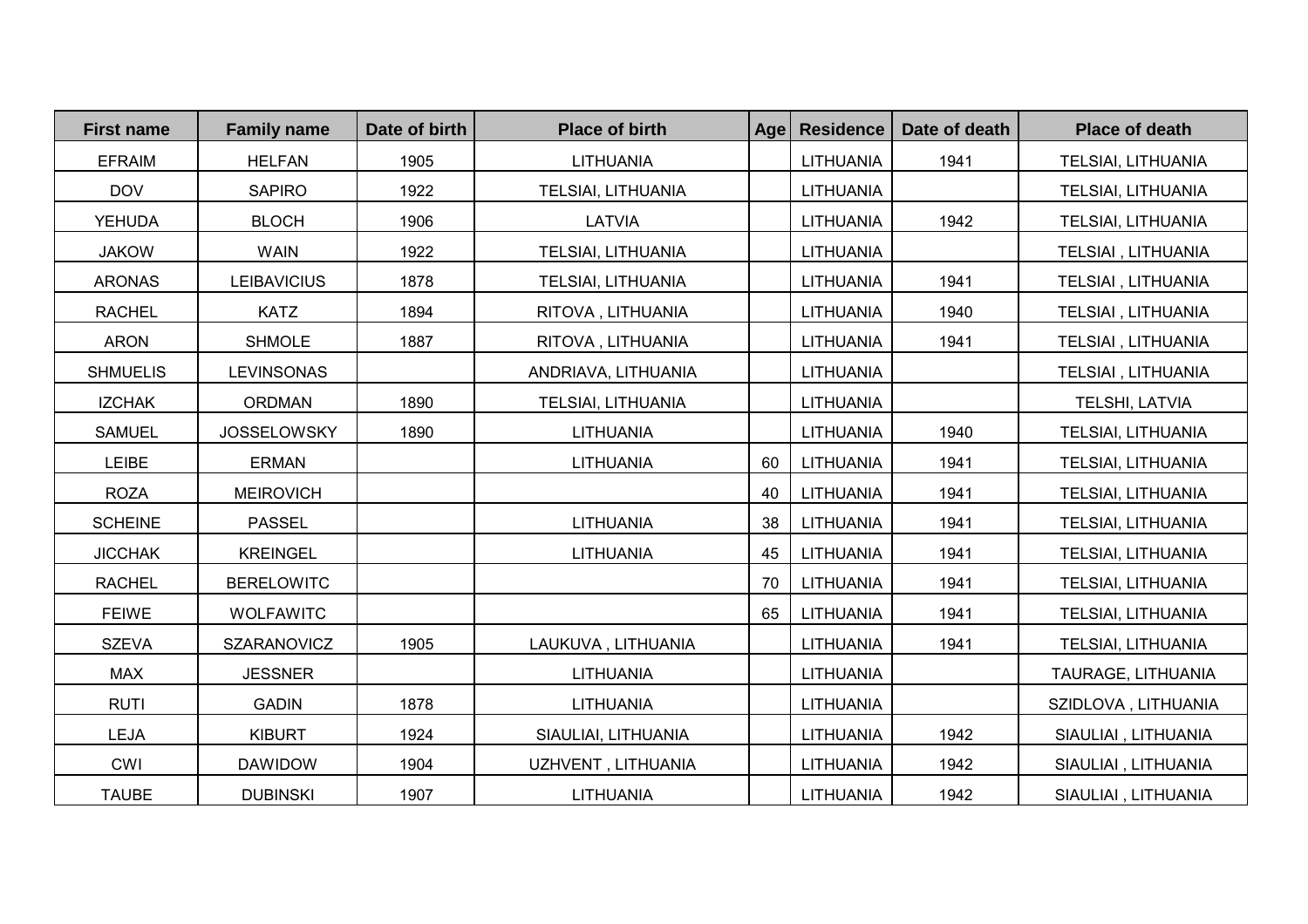| <b>First name</b> | <b>Family name</b>  | Date of birth | <b>Place of birth</b>  | Age | <b>Residence</b> | Date of death | <b>Place of death</b> |
|-------------------|---------------------|---------------|------------------------|-----|------------------|---------------|-----------------------|
| LEJA              | CHAI                | 1894          | WARSZAWA, POLAND       |     | LITHUANIA        |               | SZAHAVNAU, LITHUANIA  |
| <b>ELIAHU</b>     | <b>FEIER</b>        | 1879          | <b>BRASLAW, POLAND</b> | 62  | LITHUANIA        | 1941          | SWENCIANY, POLAND     |
| <b>HAIA</b>       | <b>ELIASZICZ</b>    | 1907          | SVEKSNA, LITHUANIA     |     | LITHUANIA        | 1941          | SVEKSNA, LITHUANIA    |
| <b>KHAIM</b>      | <b>GORDON</b>       | 1928          | SUBACIUS, LITHUANIA    | 13  | LITHUANIA        | 1941          | SUBACIUS, LITHUANIA   |
| <b>JOSEL</b>      | <b>BERMAN</b>       | 1927          | SUBACIUS, LITHUANIA    | 14  | LITHUANIA        | 1941          | SUBACIUS, LITHUANIA   |
| <b>ETA</b>        | <b>JACOBSON</b>     | 1930          | PONEVEZH, LITHUANIA    | 11  | LITHUANIA        | 29/11/1941    | SUBACIUS, LITHUANIA   |
| <b>LEAH</b>       | <b>ROZENBERG</b>    | 1891          | KUPISKIS, LITHUANIA    | 50  | LITHUANIA        | 1941          | SUBACIUS, LITHUANIA   |
| <b>FAIVEL</b>     | <b>BEILIC</b>       | 1929          | PONEVEZH, LITHUANIA    |     | <b>LITHUANIA</b> | 1945          | STUTTHOF, DANZIG      |
| <b>ROZA</b>       | <b>MICHELSON</b>    |               | <b>LITHUANIA</b>       | 38  | LITHUANIA        |               | STUTTHOF, DANZIG      |
| <b>HENA</b>       | <b>BUDNICKY</b>     |               | <b>LITHUANIA</b>       |     | <b>LITHUANIA</b> |               | STUTTHOF, DANZIG      |
| <b>SARAH</b>      | <b>ROCHELSON</b>    | 1933          | KAUNAS, LITHUANIA      |     | LITHUANIA        | 1945          | STUTTHOF, DANZIG      |
| <b>MIRIAM</b>     | <b>STEINBACH</b>    |               | KAUNAS, LITHUANIA      | 15  | LITHUANIA        |               | STUTTHOF, DANZIG      |
| <b>AHRON</b>      | <b>KIRSHNER</b>     |               | KAUNAS, LITHUANIA      |     | LITHUANIA        |               | STUTTHOF, DANZIG      |
| <b>FEIGA</b>      | <b>TABAKIN</b>      | 1920          | JURBURG, LITHUANIA     | 24  | LITHUANIA        | 1944          | STUTTHOF, DANZIG      |
| <b>BEILE</b>      | לעונסאנס            | 1899          | JELGAVA, LATVIA        |     | LITHUANIA        | 1944          | STUTTHOF, DANZIG      |
| <b>YAKOV</b>      | <b>RODNER</b>       | 1927          | SIAULIAI, LITHUANIA    | 17  | <b>LITHUANIA</b> | 1944          | STUTTHOF, DANZIG      |
| ZELDE             | <b>KATZ</b>         |               | WILNO, POLAND          | 45  | LITHUANIA        |               | STUTTHOF, DANZIG      |
| <b>SHIMSHON</b>   | <b>SHARFINOWITZ</b> | 1930          | SIAULIAI, LITHUANIA    | 14  | LITHUANIA        | 1944          | STUTTHOF, DANZIG      |
| <b>JETTA</b>      | <b>GETZ</b>         | 1894          | SIAULIAI, LITHUANIA    | 51  | LITHUANIA        | 1945          | STUTTHOF, DANZIG      |
| <b>DOBALE</b>     | <b>GITELMAN</b>     | 1926          | SAKIAI, LITHUANIA      | 18  | LITHUANIA        | 1944          | STUTTHOF, DANZIG      |
| <b>SCHLOMO</b>    | <b>MALER</b>        | 1932          | MEMEL, LITHUANIA       | 12  | <b>LITHUANIA</b> | 1944          | STUTTHOF, DANZIG      |
| <b>RONA</b>       | <b>ROZENTAL</b>     | 1910          | <b>LITHUANIA</b>       | 35  | LITHUANIA        | 1946          | STUTTHOF, DANZIG      |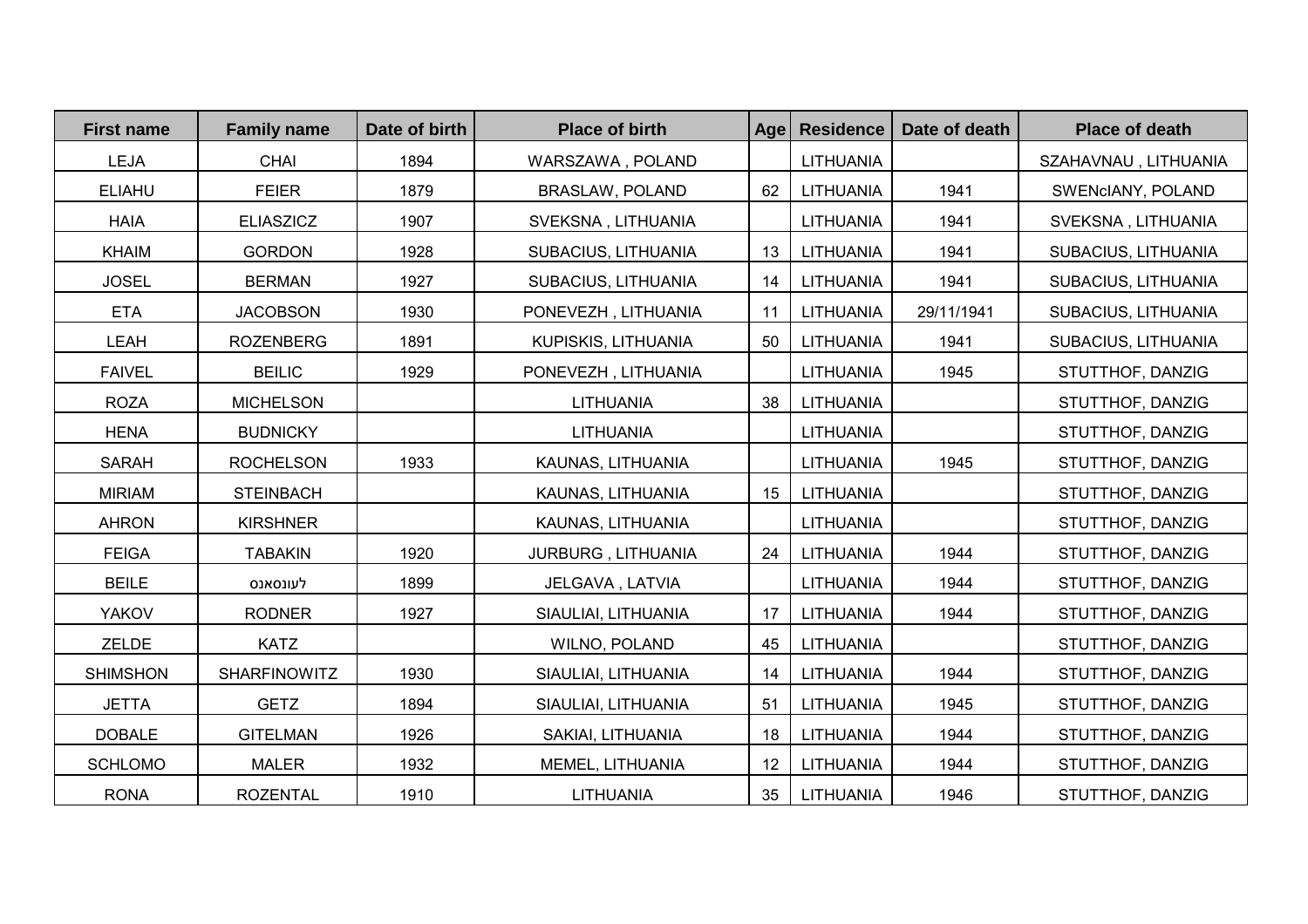| <b>First name</b> | <b>Family name</b> | Date of birth | <b>Place of birth</b> | <b>Age</b> | <b>Residence</b> | Date of death | <b>Place of death</b> |
|-------------------|--------------------|---------------|-----------------------|------------|------------------|---------------|-----------------------|
| <b>FEIGA</b>      | <b>GALPERIN</b>    | 1896          | KAUNAS, LITHUANIA     | 47         | LITHUANIA        | 1943          | STUTTHOF, DANZIG      |
| <b>DOBEL</b>      | <b>MELTZER</b>     | 1905          | KAUNAS, LITHUANIA     | 39         | LITHUANIA        | 1944          | STUTTHOF, DANZIG      |
| <b>BILHA</b>      | <b>MILER</b>       | 1928          | KAUNAS, LITHUANIA     | 17         | LITHUANIA        | 1945          | STUTTHOF, DANZIG      |
| <b>CHASEL</b>     | <b>ROSENBLAT</b>   |               | KAUNAS, LITHUANIA     | 42         | LITHUANIA        |               | STUTTHOF, DANZIG      |
| <b>ELLA</b>       | <b>GRODNIK</b>     | 1906          | TELSIAI, LITHUANIA    | 38         | LITHUANIA        | 1944          | STUTTHOF, DANZIG      |
| <b>MOSHE</b>      | ZELIKOWICZ         |               | KAUNAS, LITHUANIA     |            | LITHUANIA        |               | SLOBODKA, LITHUANIA   |
| <b>CHAIM</b>      | <b>KRYGER</b>      | 1918          | KAUNAS, LITHUANIA     |            | LITHUANIA        | 1941          | SLOBODKA, LITHUANIA   |
| <b>MOTKE</b>      | <b>GARBER</b>      | 1906          | SLOBODKA, LITHUANIA   |            | LITHUANIA        |               | SLOBODKA, LITHUANIA   |
| <b>RACHEL</b>     | <b>HURWITZ</b>     | 1892          | PANEMON, LITHUANIA    |            | LITHUANIA        | 1942          | SLOBODKA, LITHUANIA   |
| <b>SARA</b>       | <b>IPP</b>         | 1927          | KAUNAS, LITHUANIA     |            | LITHUANIA        |               | SLOBODKA, LITHUANIA   |
| <b>IENTE</b>      | <b>KOGUT</b>       | 1880          | GRODNO, POLAND        |            | <b>LITHUANIA</b> |               | SLOBODKA, LITHUANIA   |
| <b>DWORA</b>      | <b>GISOWSKI</b>    | 1919          | LITHUANIA             |            | LITHUANIA        |               | SLOBODKA, LITHUANIA   |
| <b>RAJA</b>       | <b>RUBINSOHN</b>   | 1912          | KAUNAS, LITHUANIA     |            | LITHUANIA        | 1944          | SLOBODKA, LITHUANIA   |
| LAJZER            | <b>GEMPEL</b>      | 1905          | KAUNAS, LITHUANIA     |            | LITHUANIA        | 1941          | SLOBODKA, LITHUANIA   |
| <b>CHAVA</b>      | <b>KARPUCH</b>     | 1906          | KAUNAS, LITHUANIA     |            | <b>LITHUANIA</b> | 1941          | SLOBODKA, LITHUANIA   |
| <b>HAIMAS</b>     | <b>MARGOLIS</b>    | 1903          | SKAPISKAS, LITHUANIA  |            | LITHUANIA        | 1941          | SKAPISKAS, LITHUANIA  |
| <b>RIVKA</b>      | <b>SHALIT</b>      |               | SIMNA, LITHUANIA      | 35         | LITHUANIA        | 12/09/1941    | SIMNA, LITHUANIA      |
| <b>YISRAEL</b>    | <b>GODIN</b>       | 1886          | LITHUANIA             |            | LITHUANIA        |               | SHIDLOVA, LITHUANIA   |
| <b>JACOB</b>      | <b>KWINT</b>       | 1914          | SIAULIAI, LITHUANIA   | 27         | LITHUANIA        | 1941          | SIAULIAI, LITHUANIA   |
| <b>GANKA</b>      | <b>KIRSCHNER</b>   | 1936          | SIAULIAI, LITHUANIA   | 5          | LITHUANIA        | 1941          | SIAULIAI, LITHUANIA   |
| <b>FEIGE</b>      | <b>KESSELGROSS</b> | 1888          | SIAULIAI, LITHUANIA   | 55         | LITHUANIA        | 05/10/1943    | SIAULIAI, LITHUANIA   |
| IDA               | <b>SEGAL</b>       |               | LITHUANIA             | 68         | LITHUANIA        |               | SIAULIAI, LITHUANIA   |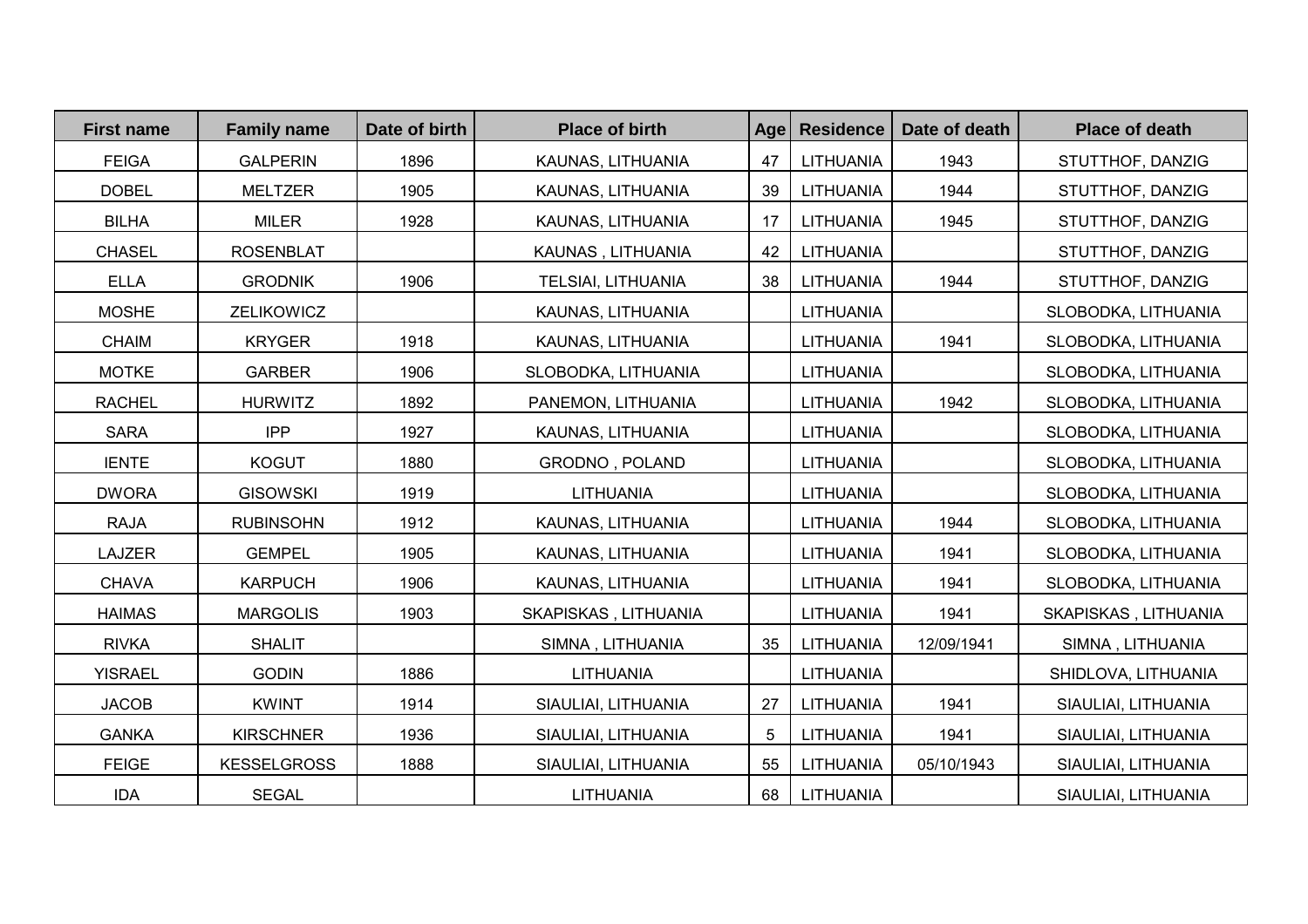| <b>First name</b> | <b>Family name</b> | Date of birth | <b>Place of birth</b> | Age            | <b>Residence</b> | Date of death | <b>Place of death</b> |
|-------------------|--------------------|---------------|-----------------------|----------------|------------------|---------------|-----------------------|
| <b>YOSEF</b>      | <b>ZODIKOV</b>     | 1908          | KAUNAS, LITHUANIA     | 33             | LITHUANIA        | 1941          | SIAULIAI, LITHUANIA   |
| <b>ELIAHU</b>     | <b>LIPCHITZ</b>    | 1890          | BAISOGOLA, LITHUANIA  |                | <b>LITHUANIA</b> | 1941          | SIAULIAI, LITHUANIA   |
| <b>BERL</b>       | <b>TARLOV</b>      | 1900          | SHILEL, LITHUANIA     | 41             | LITHUANIA        | 1941          | SHILEL, LITHUANIA     |
| <b>DVORA</b>      | <b>ERMAN</b>       | 1920          | ABEL, LITHUANIA       |                | LITHUANIA        | 1942          | SIAULIAI, LITHUANIA   |
| <b>RACHEL</b>     | <b>LURIA</b>       | 1877          | SIAULIAI, LITHUANIA   |                | LITHUANIA        | 1943          | SIAULIAI, LITHUANIA   |
| <b>BLUME</b>      | <b>SMILG</b>       | 1903          | SIAULIAI, LITHUANIA   |                | LITHUANIA        | 1942          | SIAULIAI, LITHUANIA   |
| SIMON-REHUVEN     | <b>SHOUS</b>       |               | SIAULIAI, LITHUANIA   | $\overline{2}$ | LITHUANIA        |               | SIAULIAI, LITHUANIA   |
| <b>REUWEN</b>     | <b>KOTLAR</b>      | 28/07/1923    | SIAULIAI, LITHUANIA   |                | LITHUANIA        | 1942          | SIAULIAI, LITHUANIA   |
| <b>SULAMITA</b>   | <b>FRUMANENE</b>   | 1908          | SHAKI, LITHUANIA      |                | LITHUANIA        |               | SHAKI, LITHUANIA      |
| <b>RYNA</b>       | <b>PRAGER</b>      |               | SHAKI, LITHUANIA      |                | LITHUANIA        |               | SHAKI, LITHUANIA      |
| <b>PESIA</b>      | <b>KORENFELD</b>   | 1929          | SHAKI, LITHUANIA      | 12             | LITHUANIA        | 1941          | SHAKI, LITHUANIA      |
| <b>REIZEL</b>     | <b>BRAUDE</b>      | 1895          | SHAKI, LITHUANIA      |                | LITHUANIA        | 1941          | SHAKI, LITHUANIA      |
| <b>SARA</b>       | <b>MOZISON</b>     |               | SHAKI, LITHUANIA      | 48             | LITHUANIA        | 1941          | SHAKI, LITHUANIA      |
| <b>DEBORAH</b>    | <b>FLEISH</b>      |               | SHADOVA, LITHUANIA    | 45             | LITHUANIA        | 25/08/1941    | SHADOVA, LITHUANIA    |
| <b>CHANAH</b>     | <b>FRUSK</b>       |               | LITHUANIA             |                | LITHUANIA        |               | SEIRIJAI, LITHUANIA   |
| <b>REISEL</b>     | <b>STOCK</b>       | 1906          | KAUNAS, LITHUANIA     | 35             | LITHUANIA        |               | SEIRIJAI, LITHUANIA   |
| <b>MIKHEL</b>     | <b>OSTRINSKY</b>   | 1937          | LITHUANIA             | 4              | LITHUANIA        | 05/10/1941    | SEMELISKES, LITHUANIA |
| <b>REUVEN</b>     | <b>FARBSHTEYN</b>  | 1912          | SIERIJAI, LITHUANIA   |                | LITHUANIA        | 11/09/1941    | SEIRIJAI, LITHUANIA   |
| <b>SHALOM</b>     | <b>JATKUNSKY</b>   |               | <b>LITHUANIA</b>      |                | LITHUANIA        |               | SCHWABHAUSEN, GERMANY |
| <b>ITA</b>        | <b>KAPLANIENE</b>  |               | LITHUANIA             |                | LITHUANIA        |               | SIAULIAI, LITHUANIA   |
| <b>MORDKO</b>     | <b>KAGAN</b>       |               | SEIRIJAI, LITHUANIA   |                | <b>LITHUANIA</b> |               | SEIRIJAI, LITHUANIA   |
| <b>ITALE</b>      | <b>FAINZILBER</b>  |               | SHAKI, LITHUANIA      |                | LITHUANIA        |               | SHAKI, LITHUANIA      |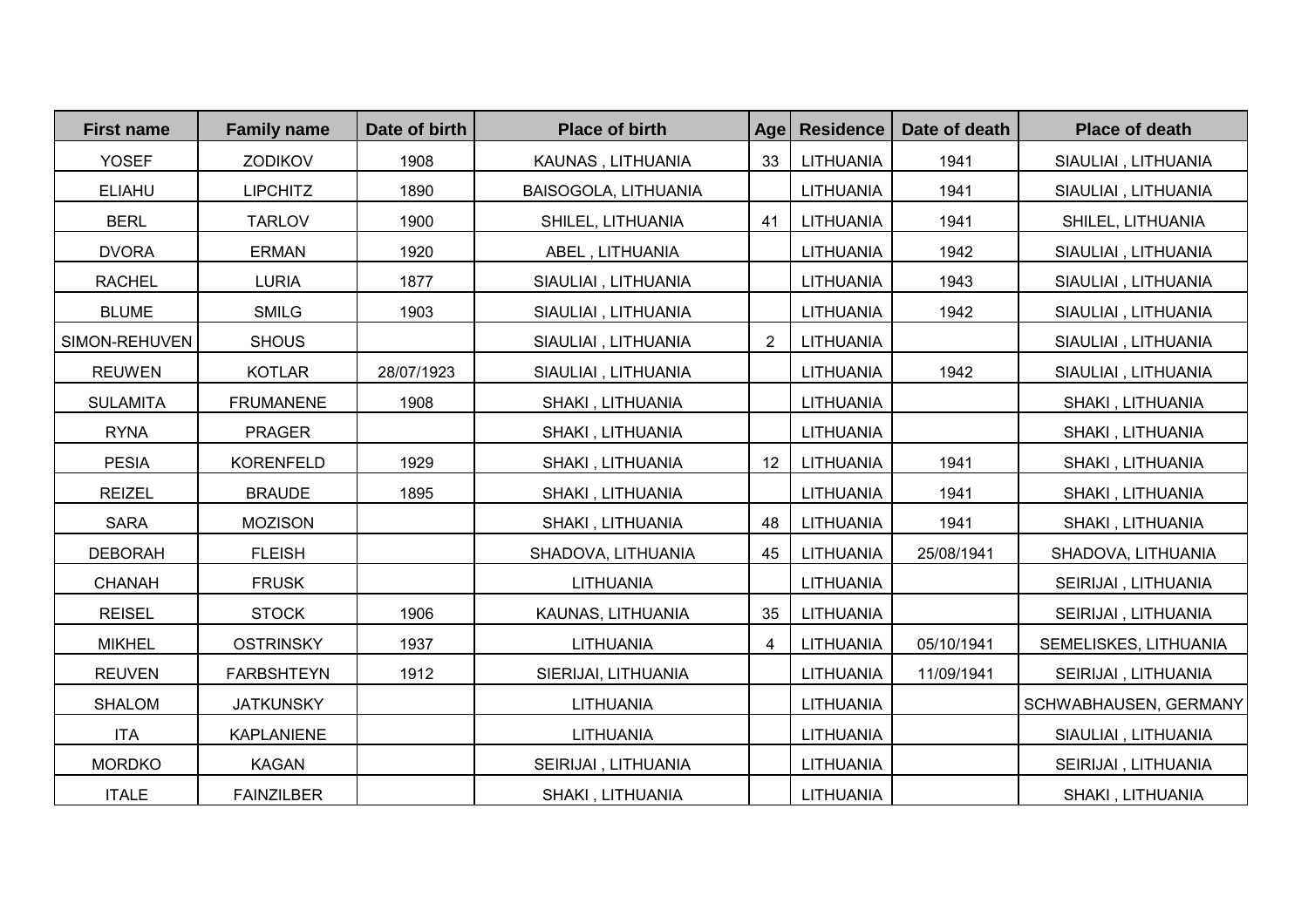| <b>First name</b> | <b>Family name</b>  | Date of birth | <b>Place of birth</b>  | Age | <b>Residence</b> | Date of death | <b>Place of death</b>  |
|-------------------|---------------------|---------------|------------------------|-----|------------------|---------------|------------------------|
| <b>LIVE</b>       | <b>KOT</b>          |               | RUMSISKES, LITHUANIA   |     | LITHUANIA        |               | RUMSISKES, LITHUANIA   |
| <b>CHAYA</b>      | <b>BAR</b>          |               | JONISKELIS, LITHUANIA  |     | LITHUANIA        | 04/08/1941    | ROZALINAS, LITHUANIA   |
| <b>MATKE</b>      | <b>MATENZON</b>     | 1926          | ROKISKIS, LITHUANIA    |     | LITHUANIA        |               | ROKISKIS, LITHUANIA    |
| <b>ITZE</b>       | <b>RUCH</b>         | 1925          | ROKISKIS, LITHUANIA    |     | LITHUANIA        |               | ROKISKIS, LITHUANIA    |
| LEIB              | <b>SEGAL</b>        |               |                        |     | LITHUANIA        | 15/08/1941    | ROKISKIS, LITHUANIA    |
| <b>PINCHAS</b>    | <b>MICHELSON</b>    |               |                        |     | LITHUANIA        |               | ROKISKIS, LITHUANIA    |
| <b>CHANA</b>      | <b>GENISH</b>       | 1906          | RITOVA, LITHUANIA      | 35  | LITHUANIA        | 31/08/1941    | RITOVA, LITHUANIA      |
| <b>ELKA</b>       | <b>LAP</b>          |               | WILNO, POLAND          | 45  | LITHUANIA        |               | RIGA, LATVIA           |
| <b>KHAIM</b>      | <b>ALEKSNYANSKI</b> |               | <b>LITHUANIA</b>       |     | LITHUANIA        | 1941          | RASEINIAI, LITHUANIA   |
| <b>FEIGA</b>      | <b>KHVEIDAN</b>     |               | RASEINIAI, LITHUANIA   |     | LITHUANIA        |               | RASEINIAI, LITHUANIA   |
| <b>BEILE</b>      | <b>GRINSTEIN</b>    |               | RASEINIAI, LITHUANIA   |     | <b>LITHUANIA</b> |               | RASEINIAI, LITHUANIA   |
| <b>TODRUS</b>     | <b>GUTMAN</b>       | 1916          | RASEINIAI, LITHUANIA   |     | LITHUANIA        | 1941          | RASEINIAI, LITHUANIA   |
| LIBE              | <b>GRINSTEIN</b>    |               | RASEINIAI, LITHUANIA   |     | LITHUANIA        | 1941          | RASEINIAI, LITHUANIA   |
| <b>KREINDEL</b>   | <b>KUR</b>          | 1895          | LIVENHOF, LATVIA       | 46  | LITHUANIA        | 20/08/1941    | ROKISKIS, LITHUANIA    |
| <b>BATHIA</b>     | <b>EVIN</b>         |               | PONIDEL, LITHUANIA     |     | <b>LITHUANIA</b> |               | ROKISKIS, LITHUANIA    |
| <b>MEIR</b>       | <b>KAPLAN</b>       | 1922          | RADVILISKIS, LITHUANIA |     | LITHUANIA        | 1941          | RADVILISKIS, LITHUANIA |
| <b>ITKE</b>       | <b>DAVID</b>        | 1920          | <b>LITHUANIA</b>       |     | <b>LITHUANIA</b> |               | RADVILISKIS, LITHUANIA |
| <b>CHAJA</b>      | <b>ZECERIENE</b>    | 1881          | PUSALOTAS, LITHUANIA   |     | LITHUANIA        | 1941          | PUSALOTAS, LITHUANIA   |
| <b>NATANAS</b>    | <b>TOKERIS</b>      |               | SALOK, LITHUANIA       | 39  | LITHUANIA        |               | PRIENAI, LITHUANIA     |
| <b>ETEL</b>       | <b>FRUMOVSKI</b>    |               | PRIENAI, LITHUANIA     |     | LITHUANIA        |               | PRIENAI, LITHUANIA     |
| <b>CHANA</b>      | <b>MATUSON</b>      |               | TEL AVIV, PALESTINE    |     | <b>LITHUANIA</b> |               |                        |
| <b>MIRJAM</b>     | <b>SHMIDT</b>       |               | KAUNAS, LITHUANIA      |     | LITHUANIA        |               |                        |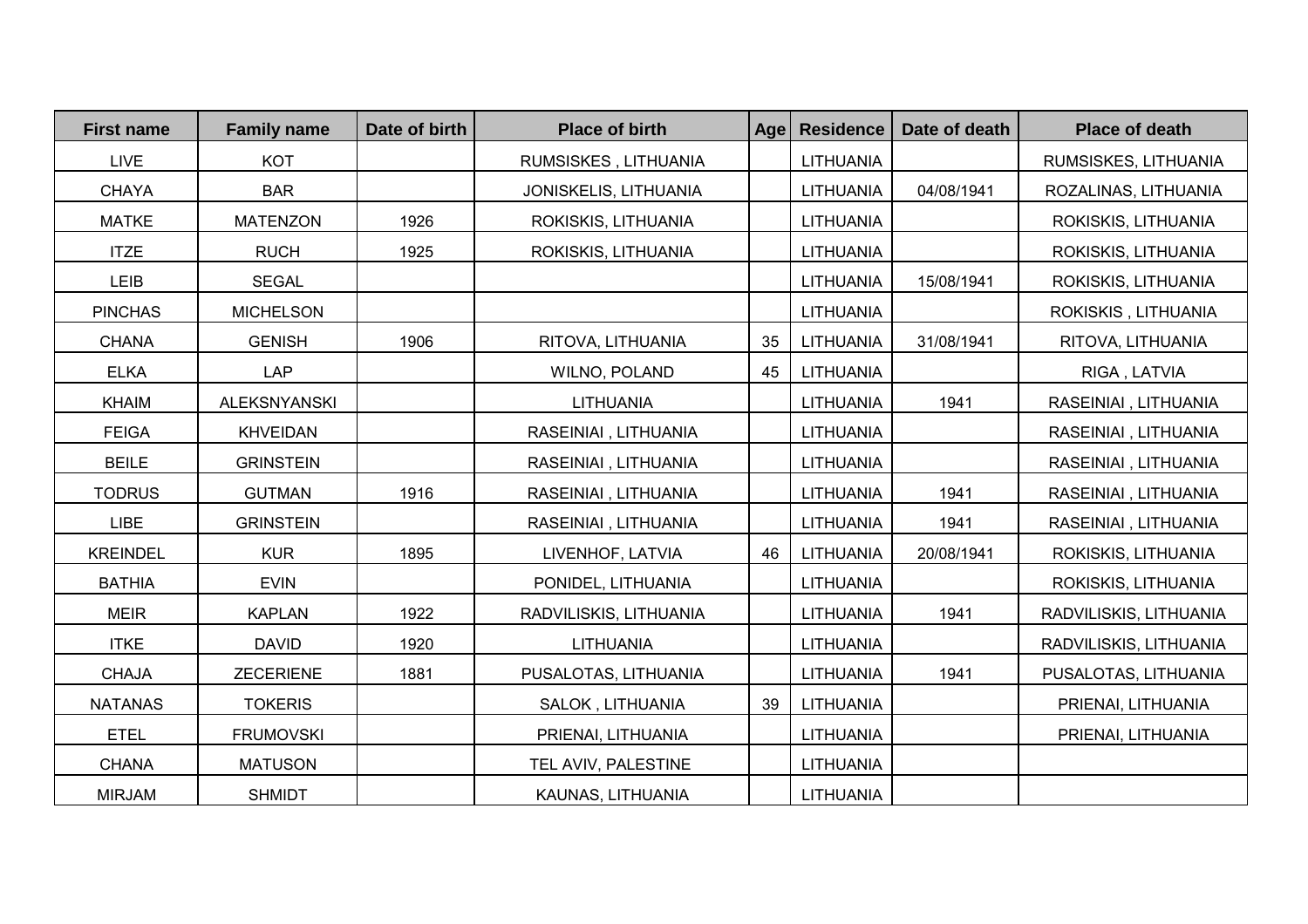| <b>First name</b> | <b>Family name</b> | Date of birth | <b>Place of birth</b>         | Age | <b>Residence</b> | Date of death | <b>Place of death</b>  |
|-------------------|--------------------|---------------|-------------------------------|-----|------------------|---------------|------------------------|
| <b>ITZKHAK</b>    | <b>AGULNEEK</b>    | 1899          | KAMAJAI, LITHUANIA            | 42  | LITHUANIA        | 26/08/1941    | POSVOL, LITHUANIA      |
| <b>CHANA</b>      | <b>SZACHAR</b>     | 1895          | POSVOL, LITHUANIA             |     | LITHUANIA        | 26/08/1941    | POSVOL, LITHUANIA      |
| <b>ELJAHU</b>     | ZALCMAN            | 1894          |                               |     | LITHUANIA        | 1941          | POSVOL, LITHUANIA      |
| <b>JEHUDA</b>     | <b>GAWNOWIZ</b>    | 1902          | LITHUANIA                     |     | LITHUANIA        |               | PONEVEZH, LITHUANIA    |
| <b>HERCEL</b>     | <b>TOKER</b>       |               | LITHUANIA                     | 17  | LITHUANIA        |               | PONEVEZH, LITHUANIA    |
| <b>NAFTALI</b>    | <b>CIGON</b>       |               |                               | 60  | LITHUANIA        | 1941          | PONEVEZH, LITHUANIA    |
| <b>SHLOMO</b>     | <b>VAINSHTEIN</b>  | 1890          | <b>GLEBOKIE, POLAND</b>       |     | LITHUANIA        | 1941          | PONEVEZH, LITHUANIA    |
| <b>HENJA</b>      | <b>ZELEVICKI</b>   |               | LITHUANIA                     | 35  | LITHUANIA        |               | PONIDEL, LITHUANIA     |
| <b>EMANUEL</b>    | <b>ARSHAS</b>      | 1927          | BIRZAI, LITHUANIA             | 14  | LITHUANIA        | 1941          | PONEVEZH, LITHUANIA    |
| <b>GOLDA</b>      | <b>MUZIKANT</b>    |               | PONEVEZH, LITHUANIA           |     | LITHUANIA        |               | PONEVEZH, LITHUANIA    |
| <b>RUBEN</b>      | <b>MOGHILNIK</b>   | 1923          | PONEVEZH, LITHUANIA           |     | LITHUANIA        | 1943          | PONEVEZH, LITHUANIA    |
| <b>YOSEF</b>      | <b>GOLDMAN</b>     | 1908          | <b>LITHUANIA</b>              |     | LITHUANIA        | 1943          | PONARY, POLAND         |
| <b>SHEINE</b>     | <b>SHWEIZER</b>    |               | KAUNAS, LITHUANIA             | 12  | LITHUANIA        |               | PONARY, POLAND         |
| <b>POLIA</b>      | <b>WIDUCINSKI</b>  |               |                               |     | LITHUANIA        | 1943          | PONARY, POLAND         |
| LIBA              | <b>HEKLER</b>      | 1875          | RUDAMIN, LITHUANIA            |     | LITHUANIA        | 1942          | PONARY, POLAND         |
| <b>BENJAMIN</b>   | <b>RUPAITZ</b>     |               | KALTINENAI, LITHUANIA         | 28  | LITHUANIA        | 1941          | POLYGON, POLAND        |
| <b>JOSEF</b>      | LEWIN              | 1912          | <b>BALBIRISHUK, LITHUANIA</b> |     | LITHUANIA        | 1943          | <b>POLAND</b>          |
| <b>HAYIA</b>      | <b>BLOW</b>        |               | SHADOVA, LITHUANIA            |     | LITHUANIA        | 1942          | POCIUNELIAI, LITHUANIA |
| <b>BALA</b>       | <b>OLDMANUS</b>    |               | <b>LITHUANIA</b>              |     | LITHUANIA        | 1941          | PLUNGE, LITHUANIA      |
| <b>SMUEL</b>      | ARANOVITZ          | 1882          | <b>LITHUANIA</b>              | 59  | LITHUANIA        | 1941          | PLUNGE, LITHUANIA      |
| <b>ISRAEL</b>     | <b>FRAI</b>        | 1880          | SIRVINTOS, LITHUANIA          | 60  | LITHUANIA        | 15/07/1941    | PLUNGE, LITHUANIA      |
| <b>ESTHER</b>     | <b>ZIVIE</b>       |               | PLUNGE, LITHUANIA             |     | LITHUANIA        |               | PLUNGE, LITHUANIA      |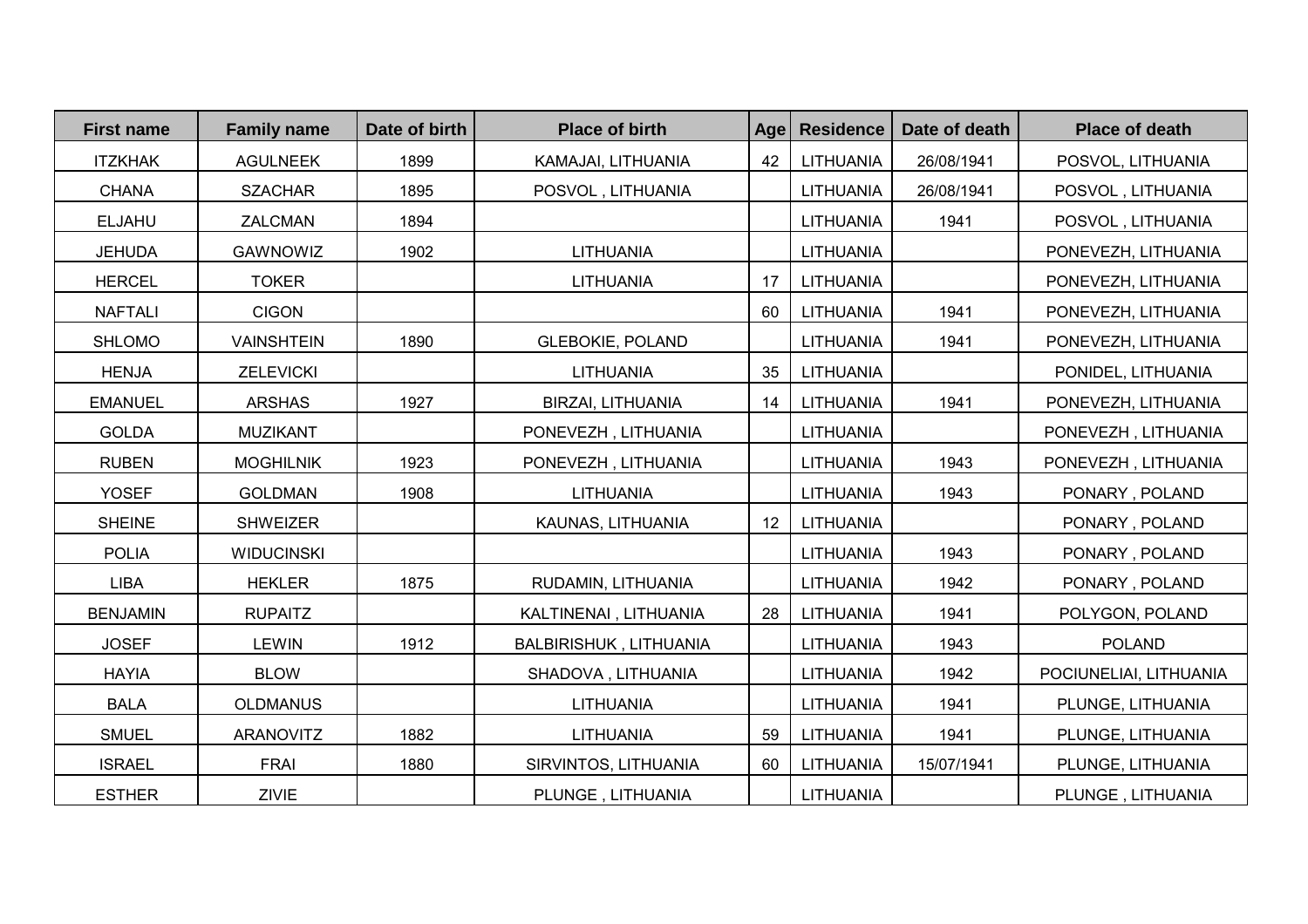| <b>First name</b> | <b>Family name</b> | Date of birth | <b>Place of birth</b> | Age | <b>Residence</b> | Date of death | <b>Place of death</b>  |
|-------------------|--------------------|---------------|-----------------------|-----|------------------|---------------|------------------------|
| <b>CHONE</b>      | <b>IBEDAS</b>      |               | VILKOMIR, LITHUANIA   | 45  | LITHUANIA        |               | PIVONA, LITHUANIA      |
| <b>ICCHAK</b>     | <b>USZPIC</b>      | 1886          | PILVISKIAI, LITHUANIA | 56  | LITHUANIA        | 1942          | PILVISKIAI, LITHUANIA  |
| <b>ABRAHAM</b>    | <b>AXEL</b>        | 1880          | LITHUANIA             | 61  | LITHUANIA        | 27/08/1941    | PILVISKIAI, LITHUANIA  |
| <b>ELIAGU</b>     | ARNBERG            |               | MARIAMPOLE, LITHUANIA |     | LITHUANIA        | 1941          | PETRASHUNAI, LITHUANIA |
| <b>TRUDE</b>      | <b>FRIEDMANN</b>   |               |                       |     | LITHUANIA        | 1941          | PETRASHUNAI, LITHUANIA |
| <b>ABRAM</b>      | <b>PRAZ</b>        | 1885          | VAIGUVA, LITHUANIA    |     | LITHUANIA        | 1941          | PAZELVA, LITHUANIA     |
| <b>GITA</b>       | <b>MORISIENE</b>   |               | AKMENE, LITHUANIA     |     | LITHUANIA        |               | POSVOL, LITHUANIA      |
| <b>HAIA</b>       | <b>SAGEL</b>       |               | ROKISKIS, LITHUANIA   |     | LITHUANIA        |               | PONEVEZH, LITHUANIA    |
| <b>MIRIAM</b>     | <b>KACIENE</b>     |               | PONEVEZH, LITHUANIA   | 65  | LITHUANIA        |               | PONEVEZH, LITHUANIA    |
| <b>JACOV</b>      | <b>GONTOVNIK</b>   | יולי-21       | PONEVEZH, LITHUANIA   |     | LITHUANIA        | 1941          | PONEVEZH, LITHUANIA    |
| ABRAHAM           | <b>SESOL</b>       |               | UTENA, LITHUANIA      |     | LITHUANIA        |               | PONEVEZH, LITHUANIA    |
| <b>REIZEL</b>     | <b>KRAVICIENE</b>  |               | LITHUANIA             | 53  | LITHUANIA        |               | PANDELYS, LITHUANIA    |
| <b>GITA</b>       | <b>BRUCKUS</b>     | 1896          | PALANGA, LITHUANIA    |     | LITHUANIA        |               | PALANGA, LITHUANIA     |
| <b>PAULA</b>      | <b>FUNK</b>        | 1909          | <b>LATVIA</b>         |     | LITHUANIA        |               | PALANGA, LITHUANIA     |
| <b>MIRIAM</b>     | <b>OSER</b>        | 1919          | KELME, LITHUANIA      |     | LITHUANIA        |               | PALANGA, LITHUANIA     |
| <b>MIRJAM</b>     | <b>KATZ</b>        | 1892          | POKROI, LITHUANIA     |     | LITHUANIA        |               | POKROI, LITHUANIA      |
| <b>TZIPA</b>      | <b>ALTER</b>       |               | PONEVEZH, LITHUANIA   | 55  | LITHUANIA        |               | PAJOST, LITHUANIA      |
| <b>MOSHE</b>      | <b>MICHALIS</b>    |               | <b>LITHUANIA</b>      | 55  | LITHUANIA        |               | PAJOST, LITHUANIA      |
| ABRAM             | <b>BARON</b>       |               | PACHINEL, LITHUANIA   |     | LITHUANIA        |               | PACHINEL, LITHUANIA    |
| <b>JAKOW</b>      | <b>GOLDFARB</b>    |               | ORAN, LITHUANIA       |     | LITHUANIA        | 1942          | ORAN, LITHUANIA        |
| <b>SHULAMID</b>   | <b>KOPILEVICH</b>  | 1931          | ONISKIS, LITHUANIA    | 10  | LITHUANIA        | 1941          | ONISKIS, LITHUANIA     |
| <b>RIWKA</b>      | <b>MILCHIKER</b>   | 1922          | IGNALINA, LITHUANIA   | 19  | LITHUANIA        | 06/10/1941    | NOWO SWIECIANY, POLAND |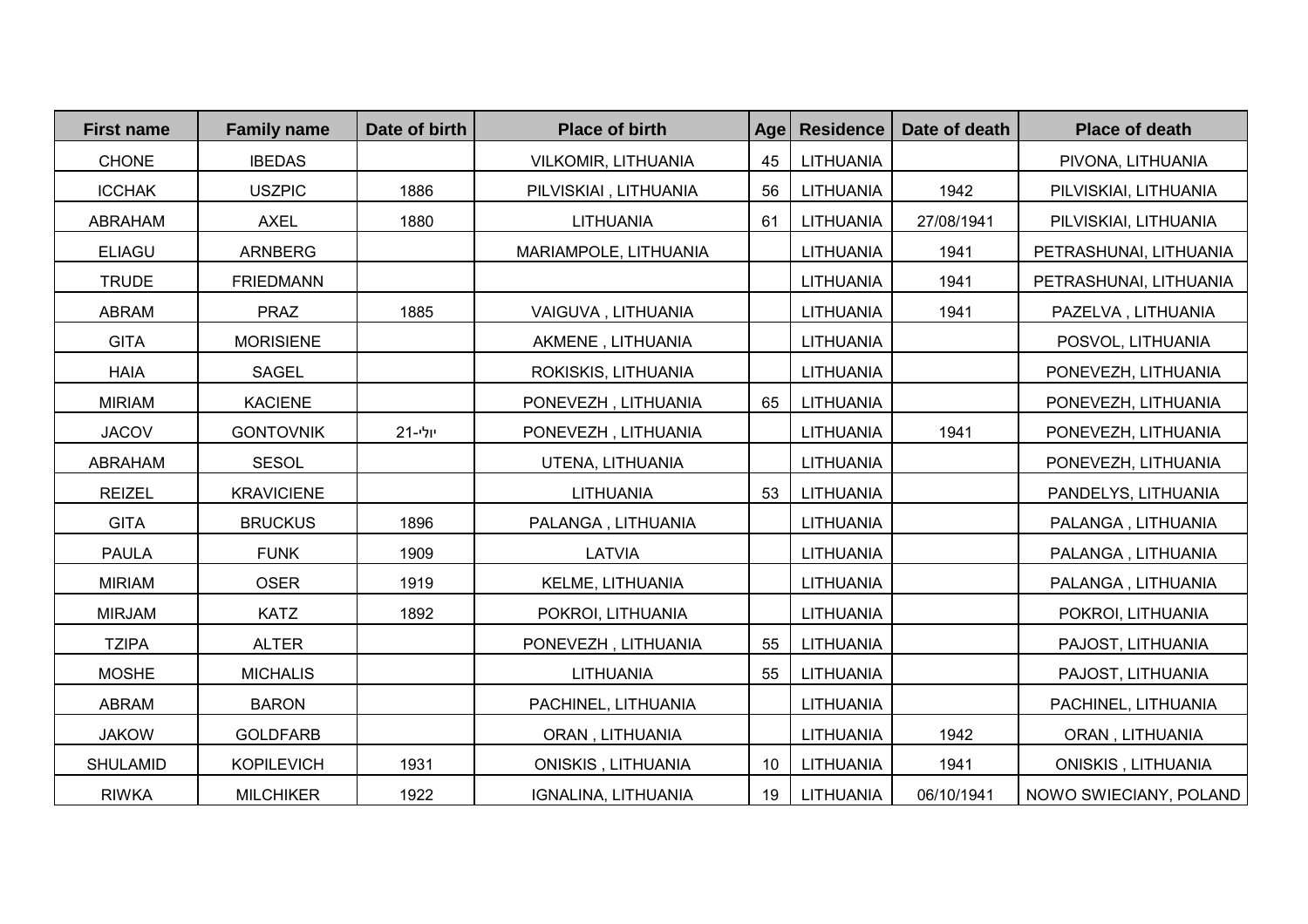| <b>First name</b> | <b>Family name</b> | Date of birth | <b>Place of birth</b> | Age | <b>Residence</b> | Date of death | <b>Place of death</b>  |
|-------------------|--------------------|---------------|-----------------------|-----|------------------|---------------|------------------------|
| <b>NECHAMA</b>    | <b>KAC</b>         | 1925          | IGNALINA, LITHUANIA   | 16  | LITHUANIA        | 06/10/1941    | NOWO SWIECIANY, POLAND |
| <b>LIBA</b>       | <b>RITWO</b>       | 1927          | IGNALINA, LITHUANIA   | 14  | LITHUANIA        | 07/10/1941    | NOWO SWIECIANY, POLAND |
| <b>ISRAEL</b>     | <b>KATZ</b>        | 1929          | IGNALINA, LITHUANIA   | 12  | LITHUANIA        | 06/10/1941    | NOWO SWIECIANY, POLAND |
| <b>ASNAT</b>      | <b>DUBINSKI</b>    |               | IGNALINA, LITHUANIA   |     | <b>LITHUANIA</b> | 1941          | NOWO SWIECIANY, POLAND |
| WELWL             | <b>POSTAWSKI</b>   |               |                       |     | LITHUANIA        | 06/10/1941    | NOWO SWIECIANY, POLAND |
| <b>REJZE</b>      | SOLOWIEJCZYK       |               |                       |     | LITHUANIA        | 06/10/1941    | NOWO SWIECIANY, POLAND |
| <b>RASZEL</b>     | <b>KRIL</b>        | 1890          |                       | 51  | LITHUANIA        | 07/10/1941    | NOWO SWIECIANY, POLAND |
| LEIB              | <b>KAGAN</b>       | 1915          |                       | 26  | LITHUANIA        | 07/10/1941    | NOWO SWIECIANY, POLAND |
| <b>JCCHAK</b>     | <b>GILINSKI</b>    |               |                       |     | LITHUANIA        | 1941          | NOWO SWIECIANY, POLAND |
| <b>CHAIM</b>      | <b>FEJGEL</b>      | 1900          |                       | 41  | LITHUANIA        | 07/10/1941    | NOWO SWIECIANY, POLAND |
| <b>SZMUEL</b>     | <b>BAS</b>         | 1871          | NEMOKSHT, LITHUANIA   |     | LITHUANIA        | 1941          | NEMOKSHT, LITHUANIA    |
| <b>MENUCHA</b>    | <b>MARK</b>        | 1890          | LITHUANIA             |     | LITHUANIA        |               | NEUSTADT, LITHUANIA    |
| <b>BEINIS</b>     | <b>YOFE</b>        | 1886          | LITHUANIA             |     | LITHUANIA        |               | NEUSTADT, LITHUANIA    |
| <b>FAJGA</b>      | <b>TROCKI</b>      | 1891          | NEMUNAITIS, LITHUANIA |     | LITHUANIA        | 1941          | NEMUNAITIS, LITHUANIA  |
| <b>DAWID</b>      | <b>NEWJASKI</b>    |               | NEMOKSHT, LITHUANIA   |     | LITHUANIA        |               | NEMOKSHT, LITHUANIA    |
| <b>RIVKA</b>      | <b>HERING</b>      |               | CITAVJAN, LITHUANIA   | 41  | LITHUANIA        |               | NEMOKSHT, LITHUANIA    |
| <b>ELIJAH</b>     | <b>GLATT</b>       | 1880          | NAUMIESTIS, LITHUANIA |     | LITHUANIA        | 1941          | NAUMIESTIS, LITHUANIA  |
| <b>CHAJA</b>      | <b>GURWIC</b>      | 1909          | NAUMIESTIS, LITHUANIA |     | LITHUANIA        | 1941          | NAUMIESTIS, LITHUANIA  |
| <b>MOSHE</b>      | <b>SHUB</b>        | 1899          | UTENA, LITHUANIA      |     | LITHUANIA        | 1944          | MELDORF, GERMANY       |
| <b>RACHEL</b>     | <b>SHAVECKI</b>    | 1906          | MERKINE, LITHUANIA    |     | LITHUANIA        |               | MERKINE, LITHUANIA     |
| <b>LIBKA</b>      | <b>RUSZANZKI</b>   | 1918          | MERKINE, LITHUANIA    |     | LITHUANIA        | 1942          | MERKINE, LITHUANIA     |
| LEA               | <b>SMUZKY</b>      |               |                       | 67  | LITHUANIA        | 08/09/1941    | MERCH, LITHUANIA       |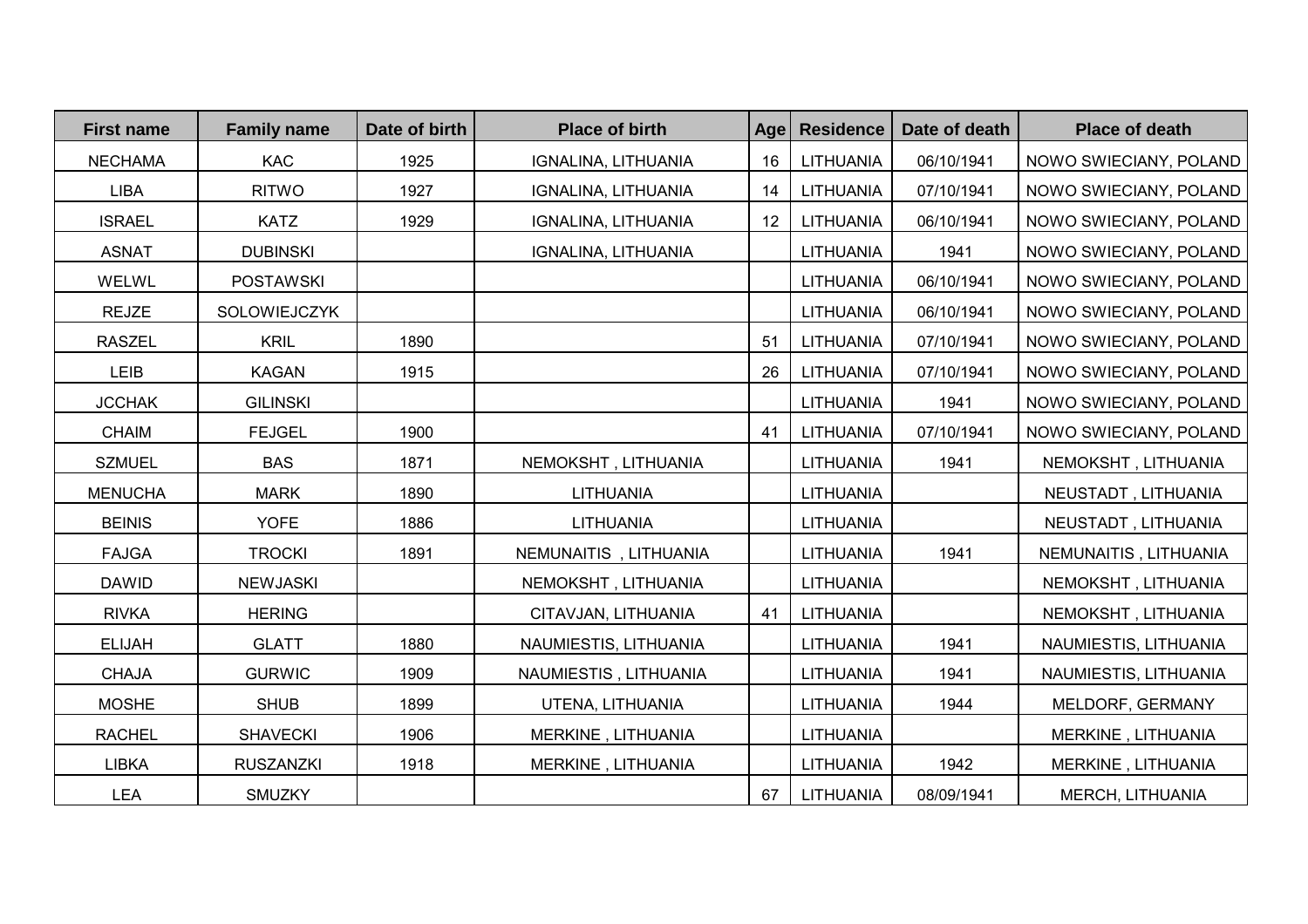| <b>First name</b>  | <b>Family name</b>  | Date of birth | <b>Place of birth</b>  | Age | <b>Residence</b> | Date of death | <b>Place of death</b> |
|--------------------|---------------------|---------------|------------------------|-----|------------------|---------------|-----------------------|
| <b>ISRAEL</b>      | <b>ASH</b>          | 1928          | KAUNAS, LITHUANIA      | 16  | LITHUANIA        | 1944          | MELDORF, GERMANY      |
| <b>AZRIELIS</b>    | <b>MIKHNITZKIS</b>  | 09/04/1934    | KAUNAS, LITHUANIA      | 7   | LITHUANIA        | 1941          | MAZEIKIAI, LITHUANIA  |
| <b>DAVID</b>       | <b>PEIRES</b>       |               | MAZEIKIAI, LITHUANIA   | 11  | LITHUANIA        |               | MAZEIKIAI, LITHUANIA  |
| <b>FREIDA</b>      | <b>BIRZANSKIENE</b> | 1876          | LITHUANIA              | 66  | LITHUANIA        |               | MAZEIKIAI, LITHUANIA  |
| <b>JOSEPH</b>      | <b>MAMJOFE</b>      |               |                        |     | LITHUANIA        |               | MAZEIKIAI, LITHUANIA  |
| <b>CHAIM</b>       | <b>MEDALIE</b>      | 26/12/1891    | POPILAN, LITHUANIA     |     | LITHUANIA        | 1941          | MARIAMPOLE, LITHUANIA |
| <b>LEYA</b>        | ZAK                 | 1915          | MARIAMPOLE, LITHUANIA  |     | LITHUANIA        | 1942          | MARIAMPOLE, LITHUANIA |
| <b>NOSON</b>       | <b>BELKIN</b>       | 1905          | VILKAVISKIS, LITHUANIA |     | LITHUANIA        |               | MARIAMPOLE, LITHUANIA |
| <b>KHAIM</b>       | <b>RUDNICKI</b>     | 1907          | MARIAMPOLE, LITHUANIA  | 34  | LITHUANIA        | 1941          | MARIAMPOLE, LITHUANIA |
| <b>SHMUEL</b>      | <b>BURAK</b>        | 1920          | KALVARIJA, LITHUANIA   | 22  | LITHUANIA        | 1942          | MARIAMPOLE, LITHUANIA |
| <b>MOISEI</b>      | <b>BOGUSLAVSKI</b>  | 1890          | KALVARIJA, LITHUANIA   | 51  | LITHUANIA        | 02/09/1941    | MARIAMPOLE, LITHUANIA |
| <b>LEA</b>         | <b>RUDNICKI</b>     |               |                        |     | <b>LITHUANIA</b> | 1941          | MARIAMPOLE, LITHUANIA |
| <b>NAFTOLIS</b>    | <b>LEVINAS</b>      | 1876          | <b>BREINSK, POLAND</b> | 65  | <b>LITHUANIA</b> |               | MARIAMPOLE, LITHUANIA |
| <b>CIPORA</b>      | <b>GELINSKI</b>     | 1908          | MALIAT, LITHUANIA      |     | <b>LITHUANIA</b> |               | MALIAT, LITHUANIA     |
| <b>YOSEF</b>       | <b>GORDON</b>       | 1906          | MALIAT, LITHUANIA      |     | <b>LITHUANIA</b> | 1942          | MALIAT, LITHUANIA     |
| <b>MUSHE</b>       | <b>MEYEROWITZ</b>   |               | LUOKE, LITHUANIA       |     | <b>LITHUANIA</b> |               | LUOKE, LITHUANIA      |
| <b>RAFAEL</b>      | <b>SZCZUPAK</b>     | 1877          |                        |     | LITHUANIA        | 13/02/1941    | LODZ, POLAND          |
| <b>RACHEL</b>      | <b>KRONZON</b>      |               | VILKAVISKIS, LITHUANIA |     | <b>LITHUANIA</b> |               | LITHUANIA             |
| <b>DAVID</b>       | <b>SHAPIRA</b>      | 1929          | VARNIAI, LITHUANIA     | 12  | LITHUANIA        | 1941          | <b>LITHUANIA</b>      |
| <b>MECHNIKAITE</b> | <b>KAZIENE</b>      |               | TAURAGE, LITHUANIA     |     | LITHUANIA        |               | LITHUANIA             |
| <b>MALKA</b>       | <b>FRUMAN</b>       |               | SHAKI, LITHUANIA       | 28  | <b>LITHUANIA</b> | 1942          | LITHUANIA             |
| ABRAHAM            | <b>MEDNIK</b>       | 1875          | SIRVINTOS, LITHUANIA   | 67  | LITHUANIA        |               | LITHUANIA             |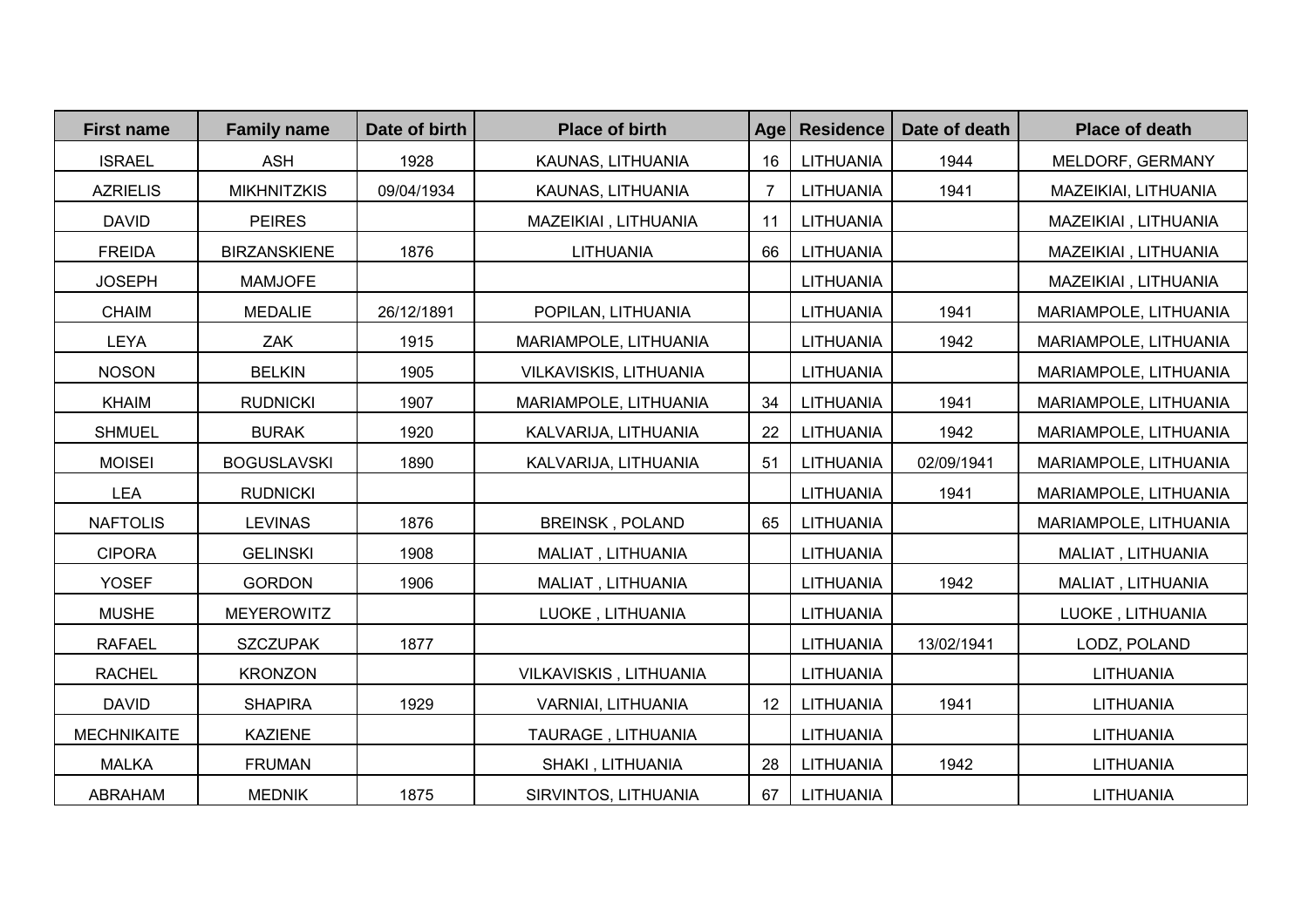| <b>First name</b> | <b>Family name</b> | Date of birth | <b>Place of birth</b> | Age | <b>Residence</b> | Date of death | <b>Place of death</b> |
|-------------------|--------------------|---------------|-----------------------|-----|------------------|---------------|-----------------------|
| <b>AWRAHAM</b>    | <b>ROZENKOWICZ</b> | 1892          | RITOVA, LITHUANIA     |     | LITHUANIA        | 1941          | <b>LITHUANIA</b>      |
| <b>DINA</b>       | <b>SHER</b>        |               | PASVITINYS, LITHUANIA | 60  | LITHUANIA        |               | LITHUANIA             |
| <b>RENEE</b>      | <b>CHANOCH</b>     | 1935          | MEMEL, LITHUANIA      |     | <b>LITHUANIA</b> |               | LITHUANIA             |
| <b>YAKOV</b>      | <b>SHULDINER</b>   |               | <b>LITHUANIA</b>      |     | <b>LITHUANIA</b> |               | LITHUANIA             |
| <b>PESSIAH</b>    | <b>ITMAN</b>       |               | LITHUANIA             |     | LITHUANIA        | 1941          | LITHUANIA             |
| <b>BEBI</b>       | <b>IDELSON</b>     |               | <b>LITHUANIA</b>      |     | LITHUANIA        |               | LITHUANIA             |
| <b>DAVID</b>      | <b>EDELSHTEIN</b>  | 1917          | KAUNAS, LITHUANIA     | 26  | LITHUANIA        | 1943          | <b>LITHUANIA</b>      |
| ZVULON            | <b>UNKNOWN</b>     |               | GORZHD, LITHUANIA     | 12  | LITHUANIA        |               | LITHUANIA             |
| <b>SAROLINKE</b>  | <b>EGLICK</b>      |               | ARIOGALA, LITHUANIA   | 16  | LITHUANIA        |               | <b>LITHUANIA</b>      |
| <b>REBEKKA</b>    | <b>GOLDBERG</b>    |               |                       | 46  | LITHUANIA        |               | LITHUANIA             |
| <b>LEIZER</b>     | <b>SHPONDER</b>    | 1900          |                       | 41  | LITHUANIA        | 1941          | LITHUANIA             |
| <b>ISAK</b>       | ZAK                |               |                       |     | <b>LITHUANIA</b> |               | LITHUANIA             |
| <b>IDA</b>        | <b>IOFE</b>        | 1889          |                       | 52  | LITHUANIA        | 1941          | LITHUANIA             |
| <b>IOSEF</b>      | <b>ORLOVICH</b>    |               | LINKUVA, LITHUANIA    |     | <b>LITHUANIA</b> | 1941          | LINKUVA, LITHUANIA    |
| <b>MEIR</b>       | <b>ZAMATISIK</b>   |               | <b>LITHUANIA</b>      |     | <b>LITHUANIA</b> | 1941          | LIGUM, LITHUANIA      |
| <b>SARA</b>       | <b>ZIMONIENE</b>   |               | PLUNGE, LITHUANIA     |     | <b>LITHUANIA</b> |               | LIBAU, LATVIA         |
| <b>GENDZELIS</b>  | <b>KAPLANAS</b>    |               | ALYTUS, LITHUANIA     |     | <b>LITHUANIA</b> |               | LEIPUNAS, LITHUANIA   |
| <b>SLOMO</b>      | <b>SALMUK</b>      |               |                       | 35  | LITHUANIA        | 11/09/1941    | LEIPUN, LITHUANIA     |
| <b>HINDA</b>      | <b>BOJARSKI</b>    | 1867          |                       | 74  | <b>LITHUANIA</b> | 11/09/1941    | LEIPUN, LITHUANIA     |
| <b>DVORA</b>      | <b>PAULANAS</b>    |               | LAZDIJAI, LITHUANIA   |     | <b>LITHUANIA</b> | 03/11/1941    | LAZDIJAI, LITHUANIA   |
| <b>CHANA</b>      | <b>KATKISZKI</b>   |               | LAZDIJAI, LITHUANIA   | 23  | LITHUANIA        |               | LAZDIJAI, LITHUANIA   |
| <b>BERCIK</b>     | <b>GRODZIN</b>     |               | LAZDIJAI, LITHUANIA   |     | LITHUANIA        |               | LAZDIJAI, LITHUANIA   |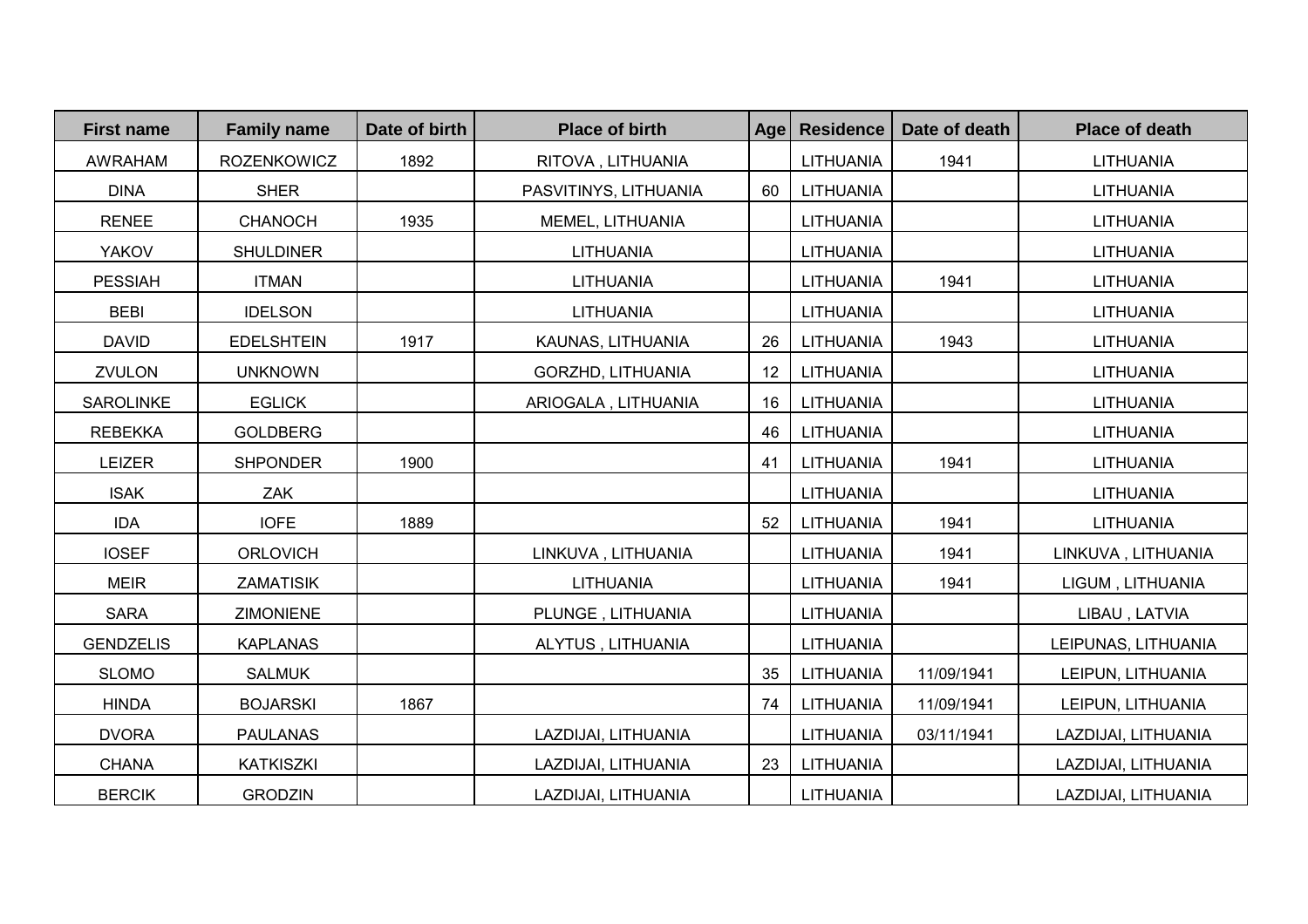| <b>First name</b> | <b>Family name</b> | Date of birth | <b>Place of birth</b>   | Age | <b>Residence</b> | Date of death | <b>Place of death</b>  |
|-------------------|--------------------|---------------|-------------------------|-----|------------------|---------------|------------------------|
| <b>MORDCHAI</b>   | <b>RABINOCH</b>    |               |                         |     | LITHUANIA        | 03/11/1941    | LAZDIJAI, LITHUANIA    |
| <b>BORAH</b>      | <b>ZUBRICKAS</b>   |               | SEJNY, POLAND           |     | LITHUANIA        |               | LAZDIJAI, LITHUANIA    |
| <b>IZHAK</b>      | <b>GURWITSH</b>    | 1908          | RIBENE, LATVIA          | 33  | LITHUANIA        | 1941          | LATVIA                 |
| <b>SHEVA</b>      | <b>UNKNOWN</b>     |               | LITHUANIA               | 30  | LITHUANIA        |               | LATVIA                 |
| <b>ZILA</b>       | <b>GAVRONIENE</b>  |               | LITHUANIA               |     | LITHUANIA        |               | KVEDARNAI, LITHUANIA   |
| <b>CILA</b>       | <b>GRINSPAN</b>    | 1911          | KURSENAI, LITHUANIA     |     | LITHUANIA        |               | KURSENAI, LITHUANIA    |
| <b>ANSHL</b>      | <b>GELMAN</b>      | 1890          | KURKLIAI, LITHUANIA     |     | LITHUANIA        | 1941          | KURKLIAI, LITHUANIA    |
| <b>MUSYA</b>      | <b>CHAIT</b>       | 25/03/1919    | OMSK, RUSSIA (USSR)     | 23  | LITHUANIA        | 15/01/1942    | KUPISKIS, LITHUANIA    |
| <b>RAKHEL</b>     | <b>SOBOL</b>       | 1933          | KUPISKIS, LITHUANIA     |     | LITHUANIA        |               | KUPISKIS, LITHUANIA    |
| <b>MENDL</b>      | <b>BIRGER</b>      | 1876          | KUPISKIS, LITHUANIA     | 65  | LITHUANIA        | 1941          | KUPISKIS, LITHUANIA    |
| <b>ISRAEL</b>     | <b>SHAPIRA</b>     |               | KUPISKIS, LITHUANIA     |     | LITHUANIA        |               | KUPISKIS, LITHUANIA    |
| <b>JERACHMIEL</b> | <b>LEVIN</b>       | 1900          | KUPISKIS, LITHUANIA     |     | LITHUANIA        | 1941          | KUPISKIS, LITHUANIA    |
| ABBA              | <b>PALATINSKY</b>  | 1923          | KROK, LITHUANIA         |     | LITHUANIA        | 05/08/1941    | <b>KROK, LITHUANIA</b> |
| <b>SHMUEL</b>     | <b>BRODE</b>       | 1905          | KROK, LITHUANIA         |     | LITHUANIA        |               | KROK, LITHUANIA        |
| <b>BARUCH</b>     | <b>SZPIC</b>       | 1886          | KRETINGA, LITHUANIA     |     | LITHUANIA        |               | KRETINGA, LITHUANIA    |
| <b>JENTE</b>      | <b>GITKIND</b>     |               |                         | 80  | LITHUANIA        |               | KRETINGA, LITHUANIA    |
| <b>CHAJA</b>      | SEFTELOWITC        |               |                         | 70  | LITHUANIA        | 1941          | KRETINGA, LITHUANIA    |
| <b>BRAHA</b>      | <b>FRAIFELD</b>    | 1918          | KAUNAS, LITHUANIA       |     | LITHUANIA        | 1943          | <b>KRAKOW, POLAND</b>  |
| <b>KHANE</b>      | <b>KATZ</b>        | 1900          | <b>VEVIS, LITHUANIA</b> |     | LITHUANIA        | 1943          | KAUNAS, LITHUANIA      |
| <b>RISZE</b>      | <b>CHILEWICZ</b>   |               | RASEINAI, LITHUANIA     | 60  | LITHUANIA        | 1941          | KAUNAS, LITHUANIA      |
| <b>ROZA</b>       | <b>FRANK</b>       |               | <b>LITHUANIA</b>        |     | <b>LITHUANIA</b> |               | KAUNAS, LITHUANIA      |
| <b>CHAJA</b>      | <b>FAINSTEIN</b>   | 1883          | KAUNAS, LITHUANIA       |     | LITHUANIA        | 28/10/1941    | KAUNAS, LITHUANIA      |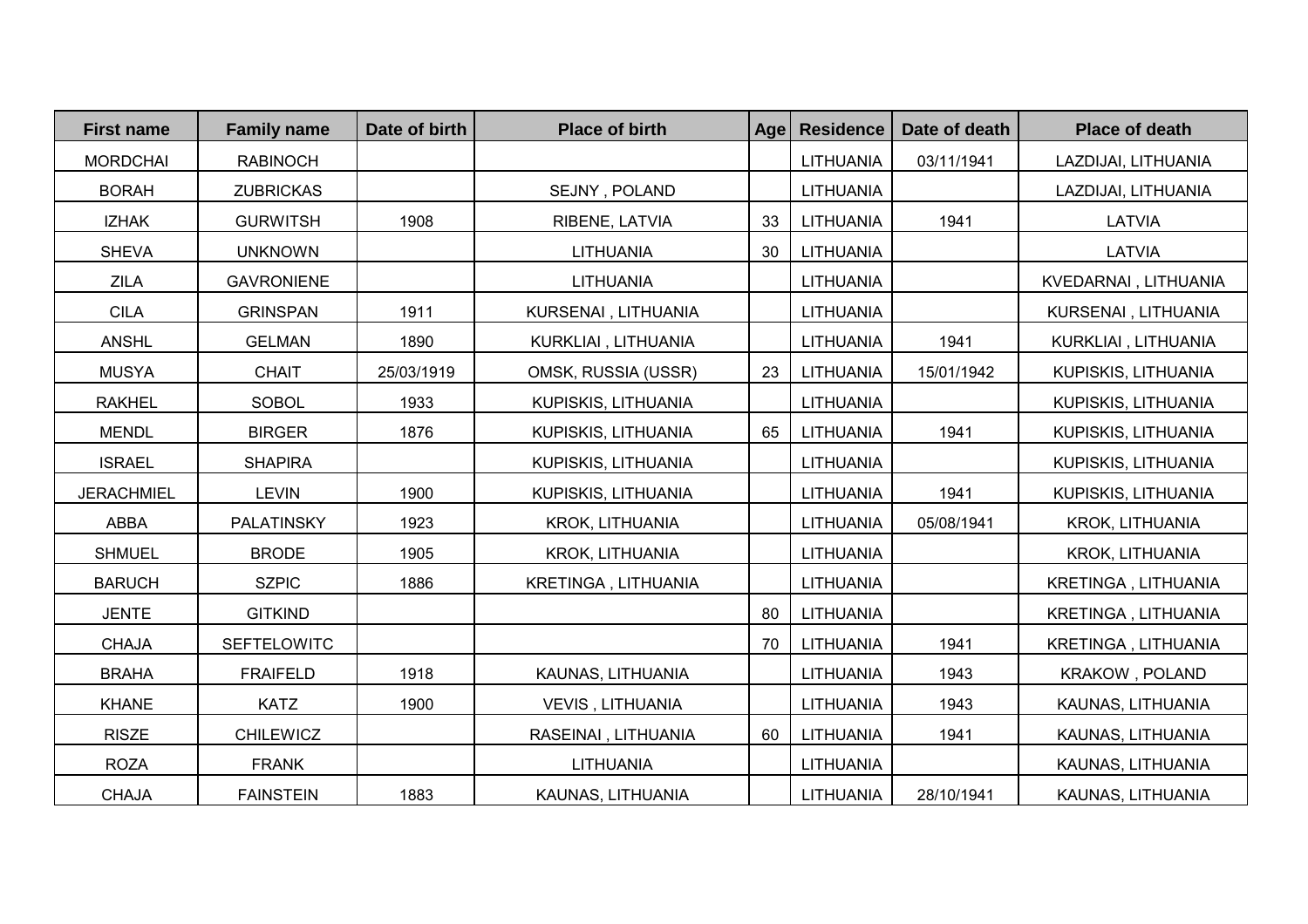| <b>First name</b> | <b>Family name</b> | Date of birth | <b>Place of birth</b>     | Age | <b>Residence</b> | Date of death | <b>Place of death</b> |
|-------------------|--------------------|---------------|---------------------------|-----|------------------|---------------|-----------------------|
| <b>LEA</b>        | <b>GURVITZ</b>     | 1899          | SHAKI, LITHUANIA          |     | <b>LITHUANIA</b> |               | KAUNAS, LITHUANIA     |
| <b>CHARNA</b>     | <b>TAMSHE</b>      | 1881          | RASEINIAI, LITHUANIA      | 61  | LITHUANIA        | 1944          | KAUNAS, LITHUANIA     |
| <b>DAVID</b>      | <b>NAKAN</b>       | 1904          | POSVOL, LITHUANIA         | 38  | <b>LITHUANIA</b> | 1942          | KAUNAS, LITHUANIA     |
| <b>SHLOMA</b>     | ABRAMOVITZ         | 1882          | <b>ONUSKIS, LITHUANIA</b> | 58  | LITHUANIA        | 1942          | KAUNAS, LITHUANIA     |
| <b>RINA</b>       | <b>HANEMAN</b>     |               | MEMEL, LITHUANIA          | 5   | <b>LITHUANIA</b> |               | KAUNAS, LITHUANIA     |
| <b>SONIA</b>      | <b>KANTOR</b>      |               | <b>LITHUANIA</b>          |     | LITHUANIA        | 28/10/1941    | KAUNAS, LITHUANIA     |
| <b>NANI</b>       | <b>GOLDSTEIN</b>   | 1870          | KIYEV, UKRAINE (USSR)     | 71  | LITHUANIA        | 28/10/1941    | KAUNAS, LITHUANIA     |
| <b>ZUNDEL</b>     | <b>FISHER</b>      | 1894          | KAUNAS, LITHUANIA         | 50  | LITHUANIA        | 1944          | KAUNAS, LITHUANIA     |
| <b>MINA</b>       | <b>ALPEROVICH</b>  | 1910          | KAUNAS, LITHUANIA         | 33  | LITHUANIA        | 1943          | KAUNAS, LITHUANIA     |
| <b>MASHA</b>      | <b>GANCIL</b>      | 1919          | KAUNAS, LITHUANIA         | 22  | LITHUANIA        | 1941          | KAUNAS, LITHUANIA     |
| <b>LUBA</b>       | <b>GANCIL</b>      | 1924          | KAUNAS, LITHUANIA         | 17  | <b>LITHUANIA</b> | 1941          | KAUNAS, LITHUANIA     |
| <b>EFRAIM</b>     | ZAVATZKI           | 1902          | KAUNAS, LITHUANIA         |     | LITHUANIA        |               | KAUNAS, LITHUANIA     |
| <b>AVRAHAM</b>    | <b>KRAWITZ</b>     | 1918          | KAUNAS, LITHUANIA         |     | <b>LITHUANIA</b> |               | KAUNAS, LITHUANIA     |
| <b>NECHOMA</b>    | <b>VIGDEROVITZ</b> |               | KALVARIJA, LITHUANIA      |     | <b>LITHUANIA</b> |               | KAUNAS, LITHUANIA     |
| <b>CHJENA</b>     | <b>APRIJARSKI</b>  |               | JURBURG, LITHUANIA        | 60  | <b>LITHUANIA</b> | 29/10/1941    | KAUNAS, LITHUANIA     |
| <b>SHLOMO</b>     | VLADISLAVOVSKI     | 1911          | JURBURG, LITHUANIA        | 33  | LITHUANIA        | 1944          | KAUNAS, LITHUANIA     |
| <b>KHAIM</b>      | <b>YOZEFS</b>      |               | JONAVA, LITHUANIA         | 0   | LITHUANIA        | 28/10/1941    | KAUNAS, LITHUANIA     |
| <b>DOW</b>        | <b>URENZON</b>     | 1906          | JONISKIS, LITHUANIA       |     | <b>LITHUANIA</b> |               | KAUNAS, LITHUANIA     |
| <b>DINA</b>       | <b>AGREST</b>      | 1920          | GIEDRAICIAI, LITHUANIA    |     | <b>LITHUANIA</b> |               | KAUNAS, LITHUANIA     |
| ZALMEN            | <b>GIRSZOWITZ</b>  | 1902          | WILNO, POLAND             |     | <b>LITHUANIA</b> | 1945          | KAUNAS, LITHUANIA     |
| <b>SALMAN</b>     | <b>GERSONOVIC</b>  | 1921          | SIRVINTOS, LITHUANIA      |     | LITHUANIA        | 1941          | KAUNAS, LITHUANIA     |
| <b>WIERA</b>      | <b>GOLDBERG</b>    | 1908          | KAUNAS, LITHUANIA         |     | <b>LITHUANIA</b> | 1941          | KAUNAS, LITHUANIA     |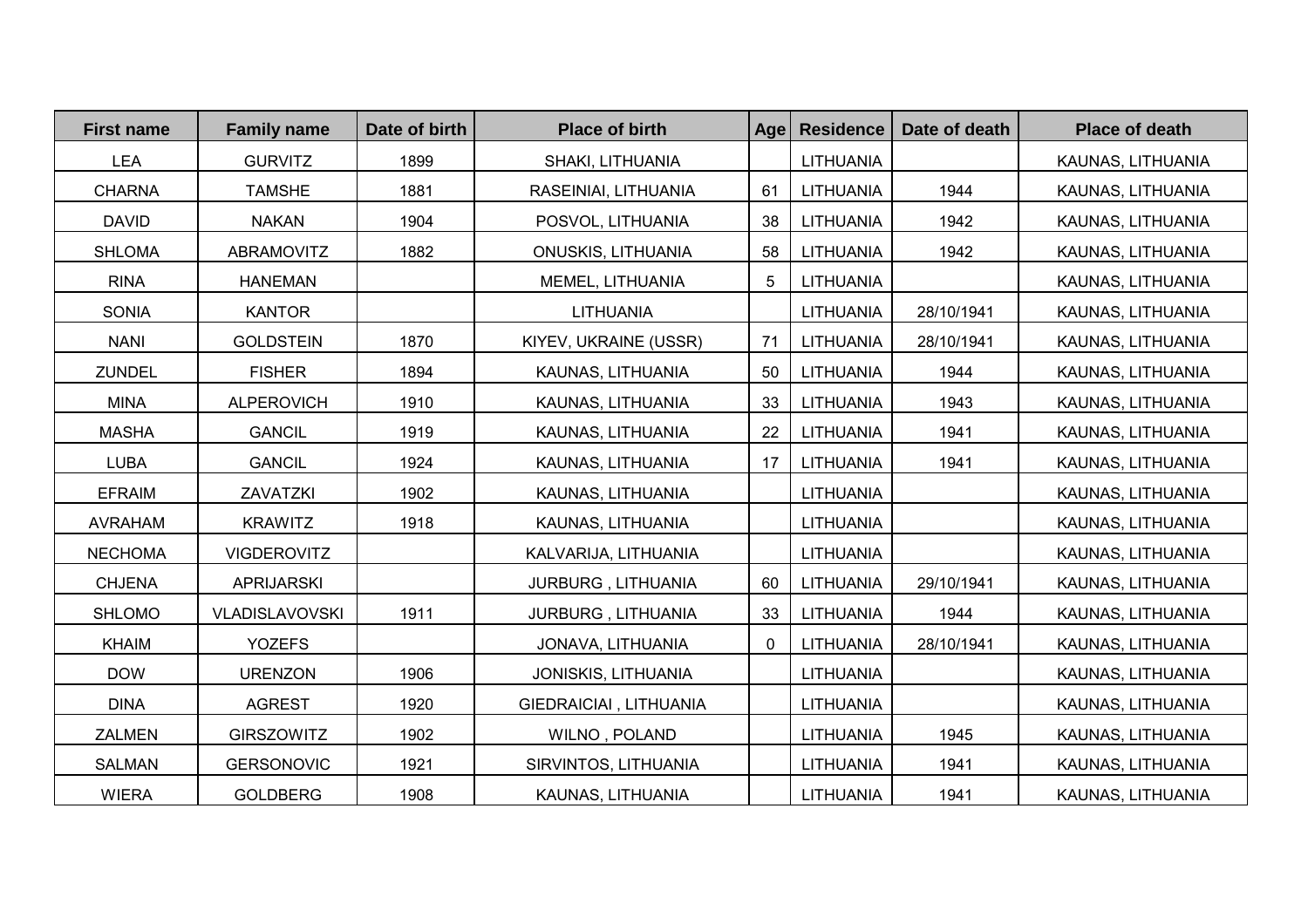| <b>First name</b> | <b>Family name</b> | Date of birth | <b>Place of birth</b>   | Age | <b>Residence</b> | Date of death | <b>Place of death</b> |
|-------------------|--------------------|---------------|-------------------------|-----|------------------|---------------|-----------------------|
| <b>MOSHE</b>      | <b>KRYGER</b>      | 1904          | KAUNAS, LITHUANIA       |     | <b>LITHUANIA</b> | 1943          | KAUNAS, LITHUANIA     |
| <b>LINA</b>       | CHLAMONOVIC        | 1900          | KAUNAS, LITHUANIA       |     | LITHUANIA        | 1944          | KAUNAS, LITHUANIA     |
| <b>LEJBL</b>      | <b>ZALBURG</b>     | 1905          | KAUNAS, LITHUANIA       |     | <b>LITHUANIA</b> | 1944          | KAUNAS, LITHUANIA     |
| <b>JOEL</b>       | SALZBERG           | 1895          | KAUNAS, LITHUANIA       |     | LITHUANIA        |               | KAUNAS, LITHUANIA     |
| <b>DOBA</b>       | <b>FAIN</b>        | 1912          | KAUNAS, LITHUANIA       |     | LITHUANIA        | 1942          | KAUNAS, LITHUANIA     |
| <b>BEILE</b>      | <b>PODLASAITE</b>  | 1921          | KAUNAS, LITHUANIA       |     | LITHUANIA        | 28/10/1941    | KAUNAS, LITHUANIA     |
| <b>AVRAHAM</b>    | <b>EPSTEIN</b>     | 1921          | KAUNAS, LITHUANIA       |     | LITHUANIA        | 1942          | KAUNAS, LITHUANIA     |
| <b>MORDECHAI</b>  | <b>GUREVICIUS</b>  |               | AUKSTADVARIS, LITHUANIA |     | LITHUANIA        |               | KAUNAS, LITHUANIA     |
| <b>MOSHE</b>      | <b>TSHESLER</b>    | 1901          | KAUNAS, LITHUANIA       |     | LITHUANIA        | 1942          | KAUNAS, LITHUANIA     |
| <b>MAIR</b>       | <b>URENZON</b>     | 1886          | KAUNAS, LITHUANIA       |     | LITHUANIA        | 1940          | KAUNAS, LITHUANIA     |
| <b>ALTA</b>       | <b>MICHLIS</b>     | 1900          | KAUNAS, LITHUANIA       | 43  | LITHUANIA        | 1943          | KAUNAS, LITHUANIA     |
| <b>SZEWACH</b>    | <b>LONKIN</b>      | 1885          | GRODNO, POLAND          |     | <b>LITHUANIA</b> | 1944          | KAUNAS, LITHUANIA     |
| <b>GILEL</b>      | <b>PERLOV</b>      | 1911          | RASEINAI, LITHUANIA     |     | LITHUANIA        |               | KAUNAS, LITHUANIA     |
| <b>YCCHAK</b>     | <b>KAC</b>         | 1914          | KAUNAS, LITHUANIA       |     | LITHUANIA        | 1942          | KAUNAS, LITHUANIA     |
| <b>SAMUELIS</b>   | KARPELOVITZ        | 1918          | KAUNAS, LITHUANIA       |     | <b>LITHUANIA</b> |               | KAUNAS, LITHUANIA     |
| <b>MIREM</b>      | <b>FAIN</b>        | 1882          | KAUNAS, LITHUANIA       |     | LITHUANIA        | 1942          | KAUNAS, LITHUANIA     |
| <b>DOW</b>        | <b>FALKOWICZ</b>   | 1914          | KAUNAS, LITHUANIA       |     | LITHUANIA        | 1942          | KAUNAS, LITHUANIA     |
| <b>CHAYA</b>      | <b>SZUBAL</b>      |               | PILVISKIAI, LITHUANIA   |     | <b>LITHUANIA</b> |               | KAUNAS, LITHUANIA     |
| <b>KAWA</b>       | פרומן              |               | <b>LITHUANIA</b>        |     | <b>LITHUANIA</b> |               | KAUNAS, LITHUANIA     |
| <b>RIVKA</b>      | MENDELEWITZ        |               | VASKAI, LITHUANIA       |     | <b>LITHUANIA</b> |               | KAUNAS, LITHUANIA     |
| <b>HELENA</b>     | <b>LEWIN</b>       | 1859          | LATVIA                  |     | <b>LITHUANIA</b> | 21/01/1942    | KAUNAS, LITHUANIA     |
| <b>BEN CION</b>   | <b>KLOCAS</b>      |               | JONAVA, LITHUANIA       |     | <b>LITHUANIA</b> | 08/03/1944    | KAUNAS, LITHUANIA     |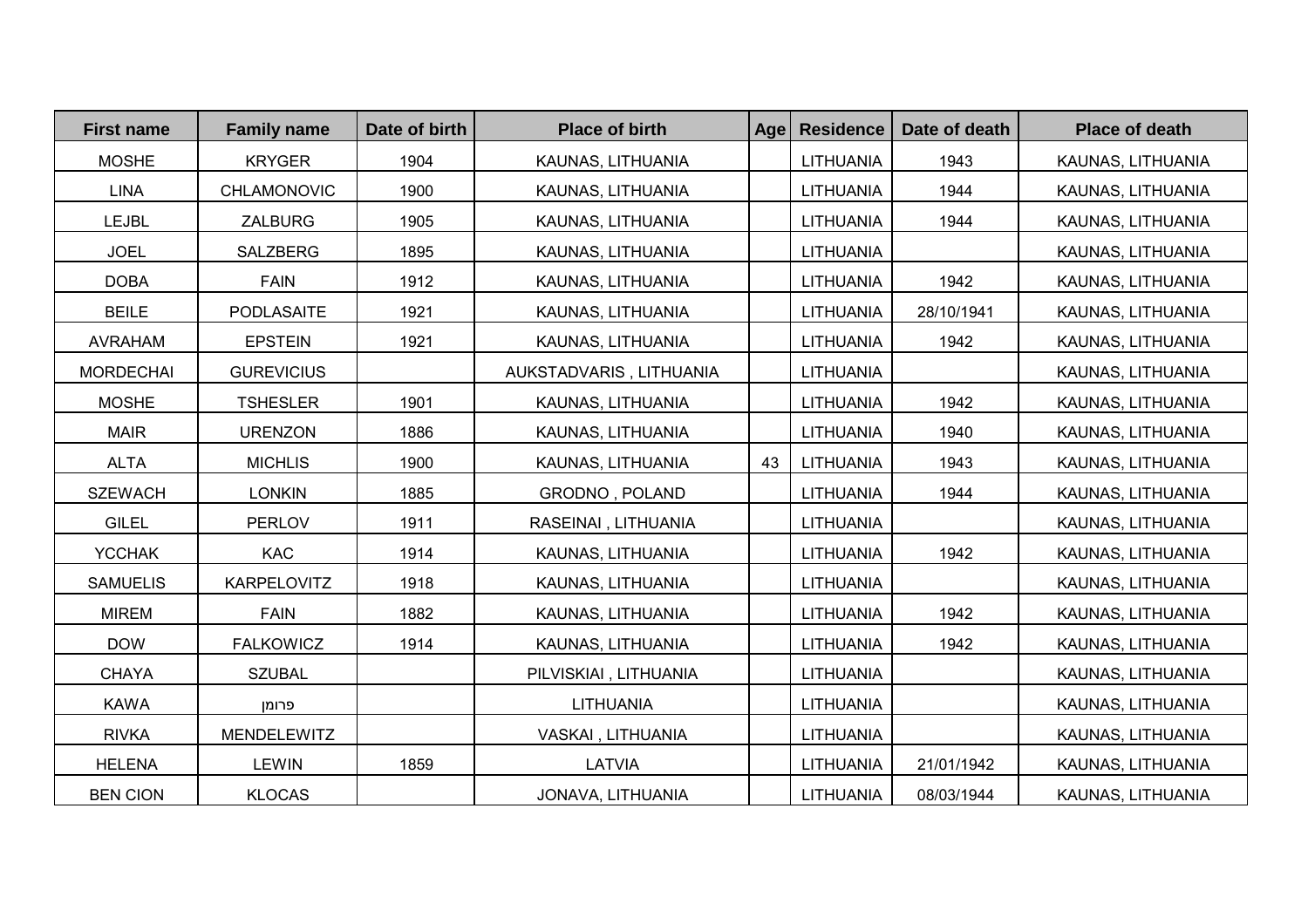| <b>First name</b> | <b>Family name</b>  | Date of birth | <b>Place of birth</b> | <b>Age</b> | <b>Residence</b> | Date of death | <b>Place of death</b> |
|-------------------|---------------------|---------------|-----------------------|------------|------------------|---------------|-----------------------|
| <b>ABA</b>        | <b>CHAIT</b>        | 1905          | LITHUANIA             |            | LITHUANIA        | 1941          | KAUNAS, LITHUANIA     |
| <b>SENDER</b>     | <b>LEVITAN</b>      | 1903          | RASEINAI, LITHUANIA   |            | LITHUANIA        |               | KAUNAS, LITHUANIA     |
| <b>JOSEF</b>      | <b>SCHARFINOVIC</b> |               | KRAKINOVA, LITHUANIA  |            | LITHUANIA        |               | KAUNAS, LITHUANIA     |
| <b>JAKOV</b>      | <b>MARGOLIS</b>     | 1925          | KAUNAS, LITHUANIA     |            | LITHUANIA        | 1944          | KAUNAS, LITHUANIA     |
| <b>FRIEDA</b>     | <b>LECSCH</b>       |               | KAUNAS, LITHUANIA     |            | LITHUANIA        |               | KAUNAS, LITHUANIA     |
| <b>TAUBE</b>      | <b>BIRGER</b>       |               | SIAULIAI, LITHUANIA   |            | LITHUANIA        |               | KAUNAS, LITHUANIA     |
| <b>TZIPORA</b>    | KALINKOVICH         | 1908          | VILKIJA, LITHUANIA    |            | <b>LITHUANIA</b> |               | KLOOGA, ESTONIA       |
| <b>RASE</b>       | <b>MAZOVSKI</b>     | 1880          | POON, LITHUANIA       | 61         | LITHUANIA        | 09/09/1941    | KLIDZANIS, LITHUANIA  |
| <b>RAKHEL</b>     | PERTZIKOVICH        | 1880          | BUTRIMONYS, LITHUANIA | 61         | LITHUANIA        | 09/09/1941    | KLIDZANIS, LITHUANIA  |
| <b>BENTZION</b>   | <b>STERN</b>        | 1928          | KELME, LITHUANIA      | 13         | LITHUANIA        | 02/09/1941    | KELME, LITHUANIA      |
| <b>REUVEN</b>     | <b>KRUBELNIKAS</b>  | 1900          | KELME, LITHUANIA      |            | LITHUANIA        | 1941          | KELME, LITHUANIA      |
| <b>AIZIK</b>      | <b>GINZBURG</b>     |               | KEIDAN, LITHUANIA     | 25         | LITHUANIA        |               | KEIDAN, LITHUANIA     |
| <b>HANA</b>       | <b>RATBLAT</b>      | 1911          | SEDA, LITHUANIA       | 30         | LITHUANIA        | 28/08/1941    | KEIDAN, LITHUANIA     |
| <b>REBBEKA</b>    | <b>FRID</b>         | 1895          | JURBARKAS, LITHUANIA  |            | LITHUANIA        |               | KAUNAS, LITHUANIA     |
| <b>SIEGBERT</b>   | <b>SEGAL</b>        | 07/11/1931    | MEMEL, LITHUANIA      |            | <b>LITHUANIA</b> | 27/03/1944    | KAUNAS, LITHUANIA     |
| <b>ELI</b>        | <b>MURNIK</b>       |               | LITHUANIA             |            | LITHUANIA        | 1943          | KAUNAS, LITHUANIA     |
| <b>MARUSYA</b>    | <b>SHMUKLER</b>     | 1905          | LIEPAJA, LATVIA       |            | LITHUANIA        | 1943          | KAUNAS, LITHUANIA     |
| <b>KHAVA</b>      | <b>LAN</b>          | 1900          | KAUNAS, LITHUANIA     |            | LITHUANIA        | 27/10/1941    | KAUNAS, LITHUANIA     |
| <b>MISHA</b>      | <b>KOLMANAS</b>     |               | KAUNAS, LITHUANIA     |            | <b>LITHUANIA</b> |               | KAUNAS, LITHUANIA     |
| <b>SEINE</b>      | <b>KAC</b>          |               | YLAKIAI, LITHUANIA    |            | <b>LITHUANIA</b> |               | KAUNAS, LITHUANIA     |
| <b>GITL</b>       | <b>KAGAN</b>        | 1908          |                       |            | LITHUANIA        | 1942          | KAUNAS, LITHUANIA     |
| <b>ELIEZER</b>    | <b>ROZENTAL</b>     |               |                       |            | LITHUANIA        | 1943          | KAUNAS, LITHUANIA     |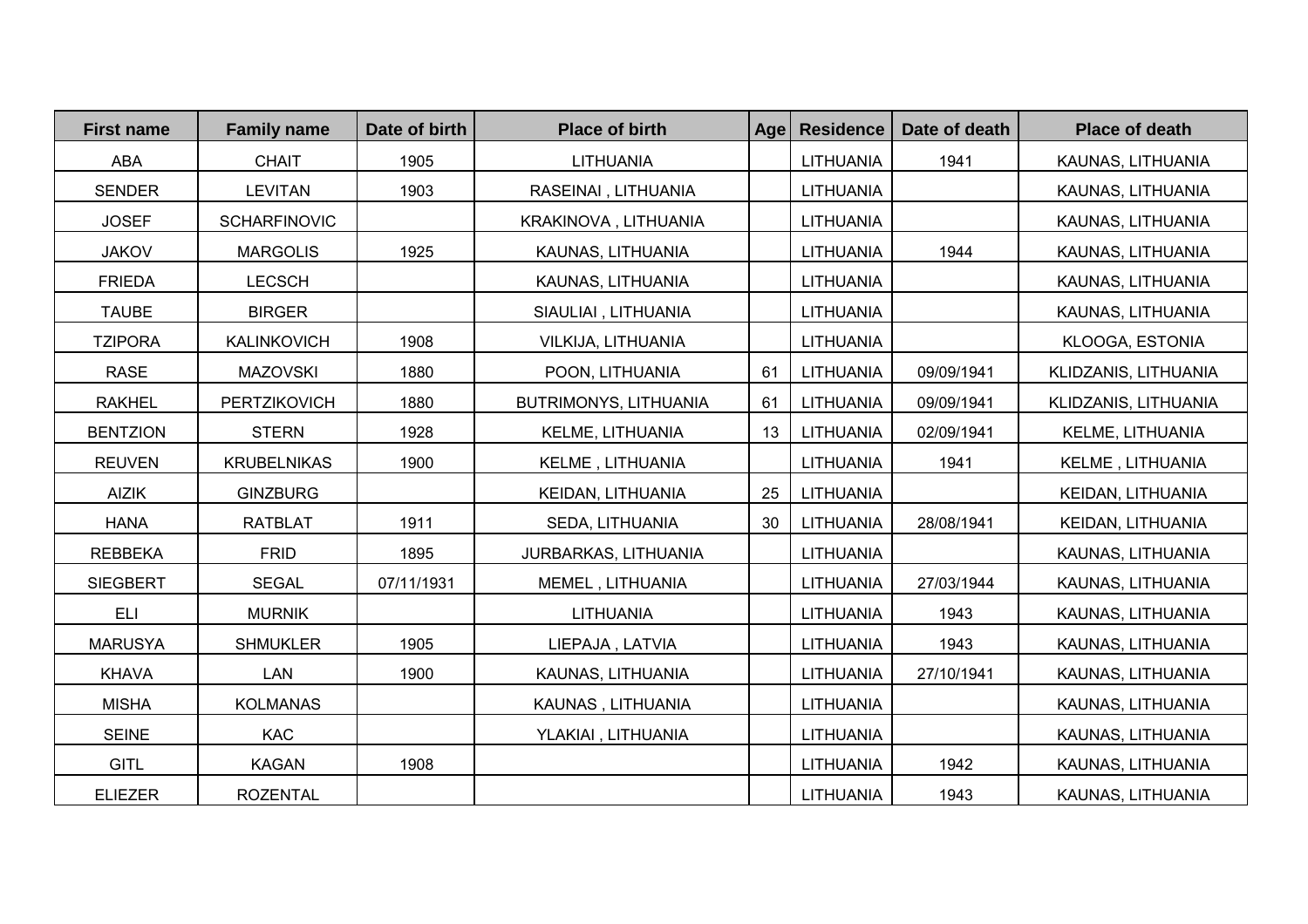| <b>First name</b> | <b>Family name</b> | Date of birth | <b>Place of birth</b>   | <b>Age</b>   | <b>Residence</b> | Date of death | <b>Place of death</b> |
|-------------------|--------------------|---------------|-------------------------|--------------|------------------|---------------|-----------------------|
| <b>MOSZE</b>      | <b>PETRIKONSKI</b> |               |                         |              | LITHUANIA        | 1943          | KAUNAS, LITHUANIA     |
| <b>CYWJA</b>      | <b>STRAS</b>       | 1890          |                         |              | LITHUANIA        | 1941          | KAUNAS, LITHUANIA     |
| <b>FISELIS</b>    | <b>VERSVOVSKIS</b> |               |                         |              | LITHUANIA        | 1941          | KAUNAS, LITHUANIA     |
| <b>RIVA</b>       | <b>KOLMANIENE</b>  |               |                         | 38           | LITHUANIA        |               | KAUNAS, LITHUANIA     |
| <b>RIVKA</b>      | <b>GILIS</b>       | 1919          | YLAKIAI, LITHUANIA      |              | LITHUANIA        |               | KAUNAS, LITHUANIA     |
| <b>MIKHOEL</b>    | <b>ALPEROVICH</b>  | 1888          | <b>WILEJKA, POLAND</b>  | 53           | LITHUANIA        | 1941          | KAUNAS, LITHUANIA     |
| <b>MOSHE</b>      | <b>GROBMAN</b>     |               | WILNO, POLAND           |              | LITHUANIA        | 1941          | KAUNAS, LITHUANIA     |
| <b>JUDIZYTE</b>   | <b>EIDELMAN</b>    | 1911          | VECKSHNA, LITHUANIA     |              | LITHUANIA        |               | KAUNAS, LITHUANIA     |
| <b>BENJAMIN</b>   | <b>BARONAS</b>     | 1891          | UKMERGE, LITHUANIA      | 51           | LITHUANIA        | 1941          | KAUNAS, LITHUANIA     |
| <b>ELIEZER</b>    | <b>FARBER</b>      | 1898          | SIAULIAI, LITHUANIA     |              | LITHUANIA        |               | KAUNAS, LITHUANIA     |
| <b>SAMUIL</b>     | <b>SUDAK</b>       |               | RASEINIAI, LITHUANIA    | $\mathbf{0}$ | <b>LITHUANIA</b> |               | KAUNAS, LITHUANIA     |
| <b>MORDEKHAI</b>  | <b>EPSTEIN</b>     | 1892          | KHARKOV, UKRAINE (USSR) | 49           | LITHUANIA        | 28/10/1941    | KAUNAS, LITHUANIA     |
| <b>TZEZAR</b>     | <b>RUMSHITZKI</b>  | 1923          | KAUNAS, LITHUANIA       |              | <b>LITHUANIA</b> |               | KAUNAS, LITHUANIA     |
| <b>SZYMON</b>     | <b>ARONOWSKI</b>   | 1909          | KAUNAS, LITHUANIA       | 32           | LITHUANIA        | 28/10/1941    | KAUNAS, LITHUANIA     |
| <b>SOLOMON</b>    | <b>LIN</b>         | 1900          | KAUNAS, LITHUANIA       | 42           | LITHUANIA        | 1942          | KAUNAS, LITHUANIA     |
| <b>SAMUIL</b>     | <b>GINTZBURG</b>   | 1885          | KAUNAS, LITHUANIA       | 56           | LITHUANIA        | 1941          | KAUNAS, LITHUANIA     |
| <b>ROZA</b>       | <b>GURVICH</b>     | 1902          | KAUNAS, LITHUANIA       | 39           | LITHUANIA        | 28/10/1941    | KAUNAS, LITHUANIA     |
| <b>RAIA</b>       | <b>GELFER</b>      | 1937          | KAUNAS, LITHUANIA       |              | <b>LITHUANIA</b> |               | KAUNAS, LITHUANIA     |
| <b>PESHL</b>      | <b>VINIKOV</b>     | 1910          | KAUNAS, LITHUANIA       | 31           | LITHUANIA        | 28/10/1941    | KAUNAS, LITHUANIA     |
| <b>MINA</b>       | <b>GODEL</b>       | 1925          | KAUNAS, LITHUANIA       | 18           | LITHUANIA        | 1943          | KAUNAS, LITHUANIA     |
| <b>MERA</b>       | <b>GOLDBERG</b>    | 1904          | KAUNAS, LITHUANIA       | 39           | LITHUANIA        | 28/10/1943    | KAUNAS, LITHUANIA     |
| <b>KHANA</b>      | <b>KURIZKY</b>     |               | KAUNAS, LITHUANIA       | 4            | LITHUANIA        | 07/04/1944    | KAUNAS, LITHUANIA     |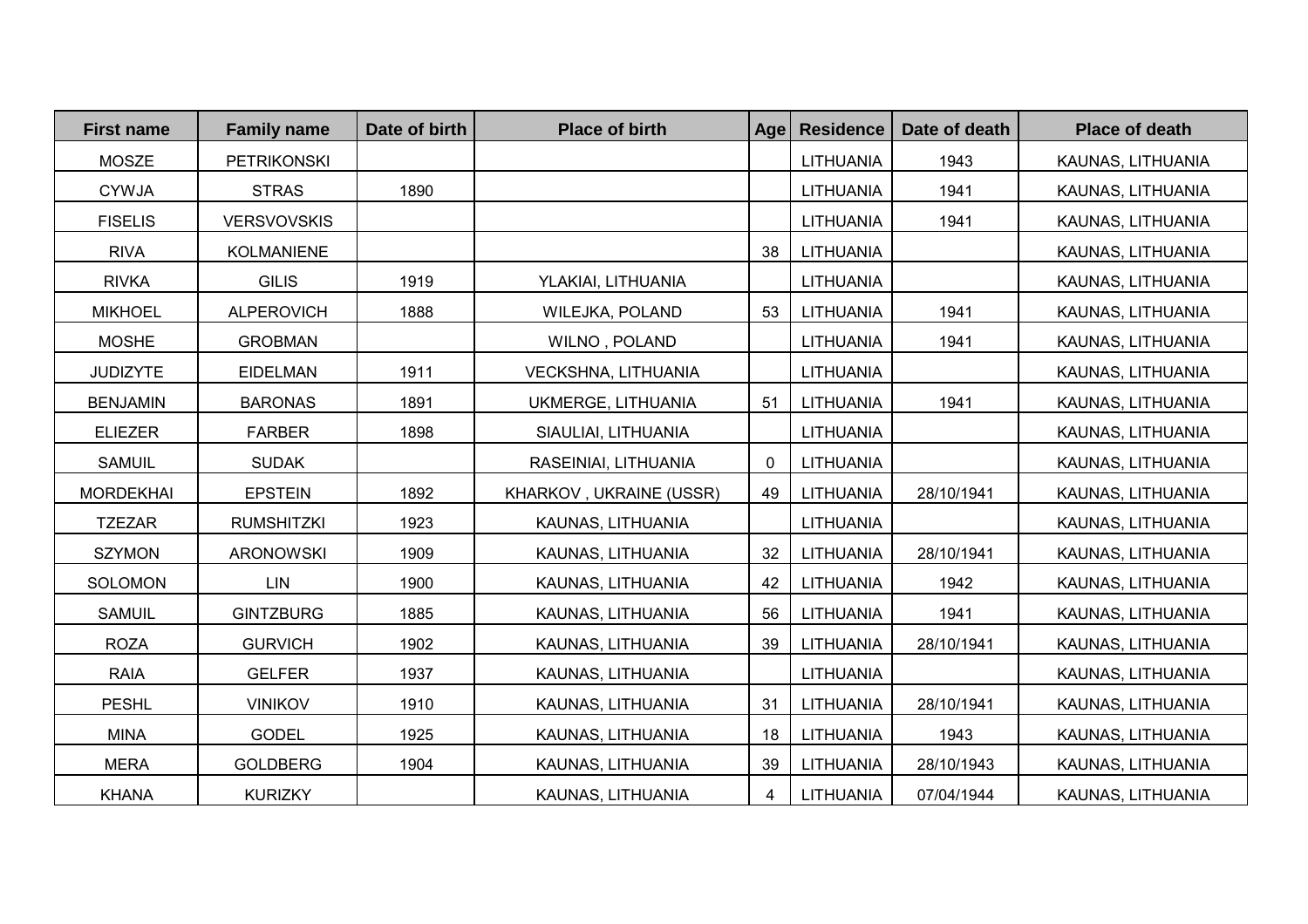| <b>First name</b> | <b>Family name</b>   | Date of birth | <b>Place of birth</b>    | Age          | <b>Residence</b> | Date of death | <b>Place of death</b>  |
|-------------------|----------------------|---------------|--------------------------|--------------|------------------|---------------|------------------------|
| <b>INA</b>        | <b>FRENKEL</b>       | 1923          | KAUNAS, LITHUANIA        | 21           | LITHUANIA        | 15/07/1944    | KAUNAS, LITHUANIA      |
| <b>EFRAIM</b>     | <b>RIBAK</b>         |               | KAUNAS, LITHUANIA        |              | LITHUANIA        | 1941          | KAUNAS, LITHUANIA      |
| <b>BERL</b>       | <b>PUZIRISKY</b>     | 1936          | KAUNAS, LITHUANIA        | 8            | LITHUANIA        | 1944          | KAUNAS, LITHUANIA      |
| <b>RUVEN</b>      | <b>PIKUS</b>         | 1896          | <b>BELORUSSIA (USSR)</b> | 45           | LITHUANIA        | 28/10/1941    | KAUNAS, LITHUANIA      |
| <b>ROZA</b>       | <b>GORDON</b>        |               |                          | $\mathbf{0}$ | LITHUANIA        |               | KAUNAS, LITHUANIA      |
| <b>ROKHA</b>      | <b>SHMERKOVICH</b>   | 1915          |                          |              | LITHUANIA        |               | KAUNAS, LITHUANIA      |
| <b>ZELMANAS</b>   | <b>SMERKOVICIUS</b>  | 1906          | WARSZAWA, POLAND         |              | LITHUANIA        | 1943          | KAUNAS, LITHUANIA      |
| <b>RISE</b>       | <b>ALKANAVICHENE</b> | 1903          | <b>VEVIS, LITHUANIA</b>  |              | LITHUANIA        | 1943          | KAUNAS, LITHUANIA      |
| <b>MOSHE</b>      | <b>FINKELSTEIN</b>   |               | <b>LITHUANIA</b>         | 45           | LITHUANIA        |               | KAUNAS, LITHUANIA      |
| <b>KHUNA</b>      | <b>SVIRSKI</b>       | 1921          | KAUNAS, LITHUANIA        |              | LITHUANIA        | 1941          | KAUNAS, LITHUANIA      |
| <b>PESA</b>       | <b>PAZALICKI</b>     | 1885          | LITHUANIA                |              | LITHUANIA        |               | KAUNAS, LITHUANIA      |
| <b>ARIE</b>       | <b>BRAUDE</b>        | 17/12/1882    | ZAGARE, LITHUANIA        | 62           | LITHUANIA        | 16/12/1944    | KAUFERING, GERMANY     |
| <b>ESTER</b>      | <b>RABINOWICZ</b>    |               | KOPCHEVA, LITHUANIA      |              | LITHUANIA        |               | KATKISHOK, LITHUANIA   |
| <b>CHAIM</b>      | <b>STRAIT</b>        |               | VILNIUS, POLAND          | 44           | LITHUANIA        |               | KAMAJAI, LITHUANIA     |
| <b>MOSE</b>       | <b>LIBERMAN</b>      |               | KALVARIJA, LITHUANIA     |              | LITHUANIA        |               | KALVARIJA, LITHUANIA   |
| <b>RIVKA</b>      | <b>DANTZIG</b>       | 1935          | LITHUANIA                | 6            | LITHUANIA        | 28/08/1941    | KAISIADORYS, LITHUANIA |
| <b>SARA</b>       | <b>MARKUS</b>        | 1890          | KAIDAN, LITHUANIA        |              | LITHUANIA        |               | KAIDAN, LITHUANIA      |
| <b>JSAKAS</b>     | <b>FRIDMANAS</b>     | 1900          | LITHUANIA                |              | LITHUANIA        | 1940          | JURBURG, LITHUANIA     |
| <b>DANIEL</b>     | <b>RISMAN</b>        | 1920          | JURBURG, LITHUANIA       |              | LITHUANIA        | 1941          | JURBURG, LITHUANIA     |
| <b>CHAIMAS</b>    | <b>SINJORAS</b>      | 1898          | JONAVA, LITHUANIA        |              | LITHUANIA        | 1941          | JONAVA, LITHUANIA      |
| MORDECHAJ         | <b>ABROMOVITS</b>    | 1865          | LITHUANIA                |              | LITHUANIA        |               | JIEZNAS, LITHUANIA     |
| <b>BINJAMIN</b>   | <b>KUSELEVITCH</b>   | 1895          |                          |              | LITHUANIA        | 1941          | JIEZNAS, LITHUANIA     |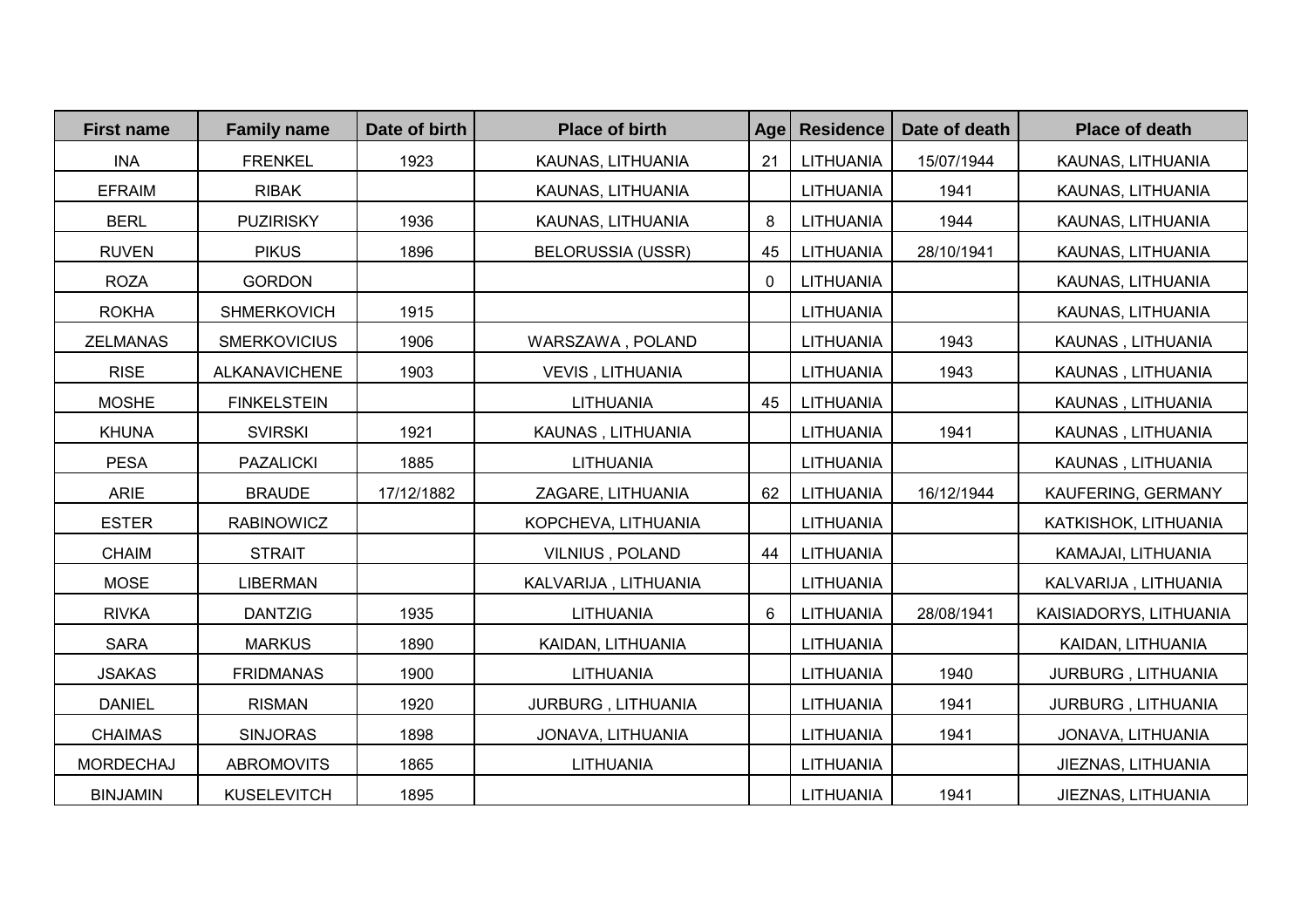| <b>First name</b> | <b>Family name</b> | Date of birth | <b>Place of birth</b>     | Age | <b>Residence</b> | Date of death | <b>Place of death</b>      |
|-------------------|--------------------|---------------|---------------------------|-----|------------------|---------------|----------------------------|
| <b>MASHA</b>      | <b>LEV</b>         | 1901          | KAUNAS, LITHUANIA         | 40  | LITHUANIA        | 1941          | JONAVA, LITHUANIA          |
| <b>YOSEF</b>      | <b>NARUNSKI</b>    | 1900          | KAUNAS, LITHUANIA         | 42  | LITHUANIA        | 1942          | <b>INTURIK, LITHUANIA</b>  |
| <b>HIRSZ</b>      | <b>GILINSKI</b>    | 1915          | IGNALINA, LITHUANIA       | 26  | LITHUANIA        | 1941          | IGNALINA, LITHUANIA        |
| <b>HIRSH</b>      | <b>OSHER</b>       | 1937          | GORZHD, LITHUANIA         | 4   | LITHUANIA        | 1941          | GORZHD, LITHUANIA          |
| <b>MALKA</b>      | <b>LIS</b>         | 1912          | GORZHD, LITHUANIA         |     | LITHUANIA        |               | GORZHD, LITHUANIA          |
| LEIBA             | <b>KOBLENCAS</b>   | 1922          | GIEDRAICIAI, LITHUANIA    |     | LITHUANIA        | 1941          | GIEDRAICAI, LITHUANIA      |
| <b>BASA</b>       | <b>SAFER</b>       |               | ZARENAI, LITHUANIA        | 35  | LITHUANIA        |               | <b>GERULIAI, LITHUANIA</b> |
| <b>RAHEL</b>      | <b>DRUK</b>        |               | GUDZIUNAI, LITHUANIA      | 14  | LITHUANIA        |               | <b>GERULIAI, LITHUANIA</b> |
| <b>GUTA</b>       | <b>SENDROWITZ</b>  | 1912          | SIAULIAI, LITHUANIA       |     | LITHUANIA        | 1944          | <b>GERMANY</b>             |
| <b>ICCHAK</b>     | <b>DAWIDOWICZ</b>  | 1897          | LITHUANIA                 |     | LITHUANIA        | 1942          | <b>GERMANY</b>             |
| <b>BLUMA</b>      | <b>RAUS</b>        |               | <b>LITHUANIA</b>          |     | LITHUANIA        | 1945          | <b>GERMANY</b>             |
| <b>NISIM</b>      | PERMUT             |               | <b>BOBREK, POLAND</b>     | 8   | LITHUANIA        | 1943          | <b>GERMANY</b>             |
| <b>REISE</b>      | <b>SCHER</b>       |               | ALSEDZIAI, LITHUANIA      |     | <b>LITHUANIA</b> |               | <b>GERIL, LITHUANIA</b>    |
| <b>BERTA</b>      | <b>LESSEM</b>      |               | RASEINIAI, LITHUANIA      |     | LITHUANIA        |               | FORT 9, LITHUANIA          |
| <b>ZLATE</b>      | <b>SKLARSKI</b>    |               | KAUNAS, LITHUANIA         | 28  | LITHUANIA        |               | FORT 9, LITHUANIA          |
| <b>KARPEL</b>     | <b>GOREN</b>       |               | EZHERENI, LITHUANIA       |     | LITHUANIA        | 1941          | EZHERENI, LITHUANIA        |
| <b>ELIEZER</b>    | <b>LEVIN</b>       |               | TELSIAI, LITHUANIA        | 29  | LITHUANIA        | 1941          | <b>ESTONIA</b>             |
| ZWI               | <b>BERKOWITZ</b>   | 1920          | PLUNGE, LITHUANIA         |     | LITHUANIA        | 1944          | <b>ESTONIA</b>             |
| <b>ESTER</b>      | <b>KAPLAN</b>      |               | <b>LITHUANIA</b>          |     | <b>LITHUANIA</b> |               | <b>ESTONIA</b>             |
| <b>ARON</b>       | <b>DEMBOVIC</b>    | 1923          | KAUNAS, LITHUANIA         |     | LITHUANIA        | 1943          | <b>ESTONIA</b>             |
| <b>FEIGA</b>      | <b>PEKER</b>       |               | LITHUANIA                 |     | <b>LITHUANIA</b> |               | EISZISZOK, POLAND          |
| <b>SARA</b>       | <b>AIRES</b>       |               | <b>DUSETOS, LITHUANIA</b> | 61  | LITHUANIA        |               | <b>DUSETOS, LITHUANIA</b>  |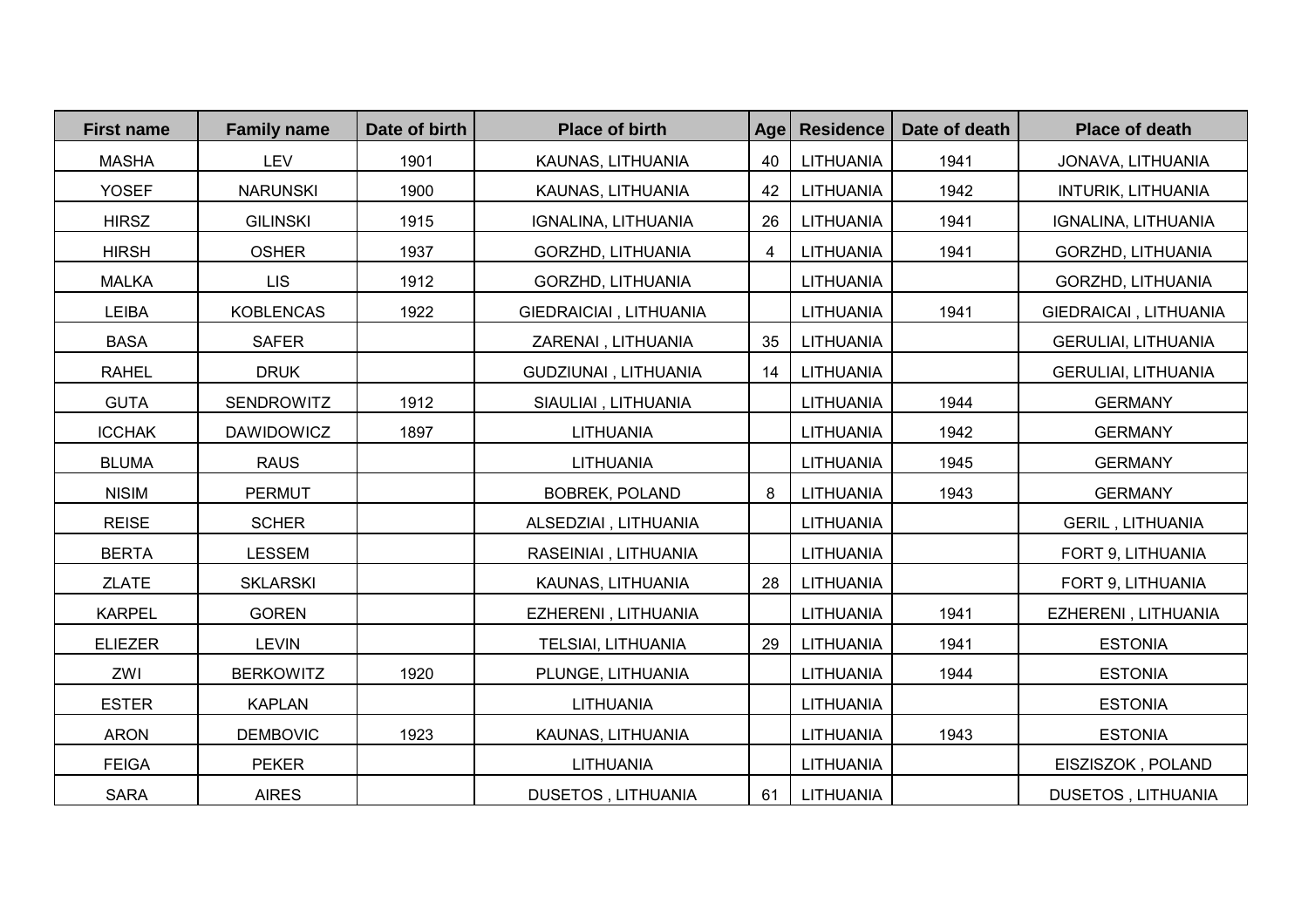| <b>First name</b> | <b>Family name</b> | Date of birth | <b>Place of birth</b>     | Age | <b>Residence</b> | Date of death | <b>Place of death</b>   |
|-------------------|--------------------|---------------|---------------------------|-----|------------------|---------------|-------------------------|
| <b>HAYA</b>       | <b>AIRES</b>       |               | <b>DUSETOS, LITHUANIA</b> | 40  | LITHUANIA        |               | DUSETOS, LITHUANIA      |
| <b>MIRIAM</b>     | <b>FAINBERG</b>    |               | DARSHUNISHOK, LITHUANIA   |     | LITHUANIA        |               | DARSHUNISHOK, LITHUANIA |
| <b>SCHMUEL</b>    | <b>GLAS</b>        | 1878          | DARBENAI, LITHUANIA       |     | LITHUANIA        |               | DARBENAI, LITHUANIA     |
| <b>JOSEF</b>      | <b>JAKOB</b>       | 1906          | DARBENAI, LITHUANIA       |     | LITHUANIA        |               | DARBENAI, LITHUANIA     |
| <b>REUVEN</b>     | <b>SCHWARTZ</b>    |               | LITHUANIA                 | 39  | LITHUANIA        |               | DACHAU, GERMANY         |
| <b>REUVEN</b>     | <b>GLIKMAN</b>     |               | LITHUANIA                 |     | <b>LITHUANIA</b> |               | DACHAU, GERMANY         |
| <b>DAVID</b>      | <b>FURMANAS</b>    | 1916          | LITHUANIA                 |     | <b>LITHUANIA</b> |               | DACHAU, GERMANY         |
| <b>ZALMAN</b>     | <b>LEWIN</b>       | 1879          | KAUNAS, LITHUANIA         |     | LITHUANIA        | 1942          | DACHAU, GERMANY         |
| <b>MOSHE</b>      | <b>LEVIN</b>       | 1890          | KAUNAS, LITHUANIA         | 51  | LITHUANIA        | 1944          | DACHAU, GERMANY         |
| <b>MOSHE</b>      | <b>PIKUS</b>       |               | KAUNAS, LITHUANIA         | 27  | LITHUANIA        |               | DACHAU, GERMANY         |
| <b>MEIR</b>       | <b>GOTTLIEB</b>    | 1900          | KAUNAS, LITHUANIA         |     | LITHUANIA        |               | DACHAU, GERMANY         |
| <b>JOSEPH</b>     | <b>ZERDIN</b>      |               | KAUNAS, LITHUANIA         |     | <b>LITHUANIA</b> |               | DACHAU, GERMANY         |
| <b>BENCELIS</b>   | <b>CHINESES</b>    | 1892          |                           |     | <b>LITHUANIA</b> | 1944          | DACHAU, GERMANY         |
| <b>SAMUEL</b>     | <b>ROSENBERG</b>   |               | SIAULIAI, LITHUANIA       |     | <b>LITHUANIA</b> | 1945          | DACHAU, GERMANY         |
| <b>MEIR</b>       | <b>REBAK</b>       | 1917          | KAUNAS, LITHUANIA         | 27  | LITHUANIA        | 1944          | DACHAU, GERMANY         |
| <b>KHAYA</b>      | <b>ROKHMAN</b>     |               | PASVALYS, LITHUANIA       |     | LITHUANIA        |               |                         |
| <b>MALKA</b>      | PERTZIKOVICH       | 1921          | BUTRIMONYS, LITHUANIA     | 20  | LITHUANIA        | 1941          | BUTRIMONYS, LITHUANIA   |
| <b>KHAIA</b>      | <b>REZNIK</b>      | 1890          | BUTRIMONYS, LITHUANIA     | 51  | LITHUANIA        | 09/09/1941    | BUTRIMONYS, LITHUANIA   |
| <b>DVORA</b>      | <b>KAGLER</b>      | 1892          | BUTRIMONYS, LITHUANIA     | 49  | LITHUANIA        | 09/09/1941    | BUTRIMONYS, LITHUANIA   |
| <b>HENIA</b>      | <b>FRIDLENDER</b>  | 1926          | BIRZAI, LITHUANIA         | 15  | LITHUANIA        | 1941          | BIRZAI, LITHUANIA       |
| <b>RIVKA</b>      | <b>KATZ</b>        |               | JONISKIS, LITHUANIA       | 36  | LITHUANIA        |               | BIRZAI, LITHUANIA       |
| <b>ICHAK</b>      | <b>KIVOVIC</b>     | 1897          | BIRZAI, LITHUANIA         |     | LITHUANIA        | 22/06/1941    | BIRZAI, LITHUANIA       |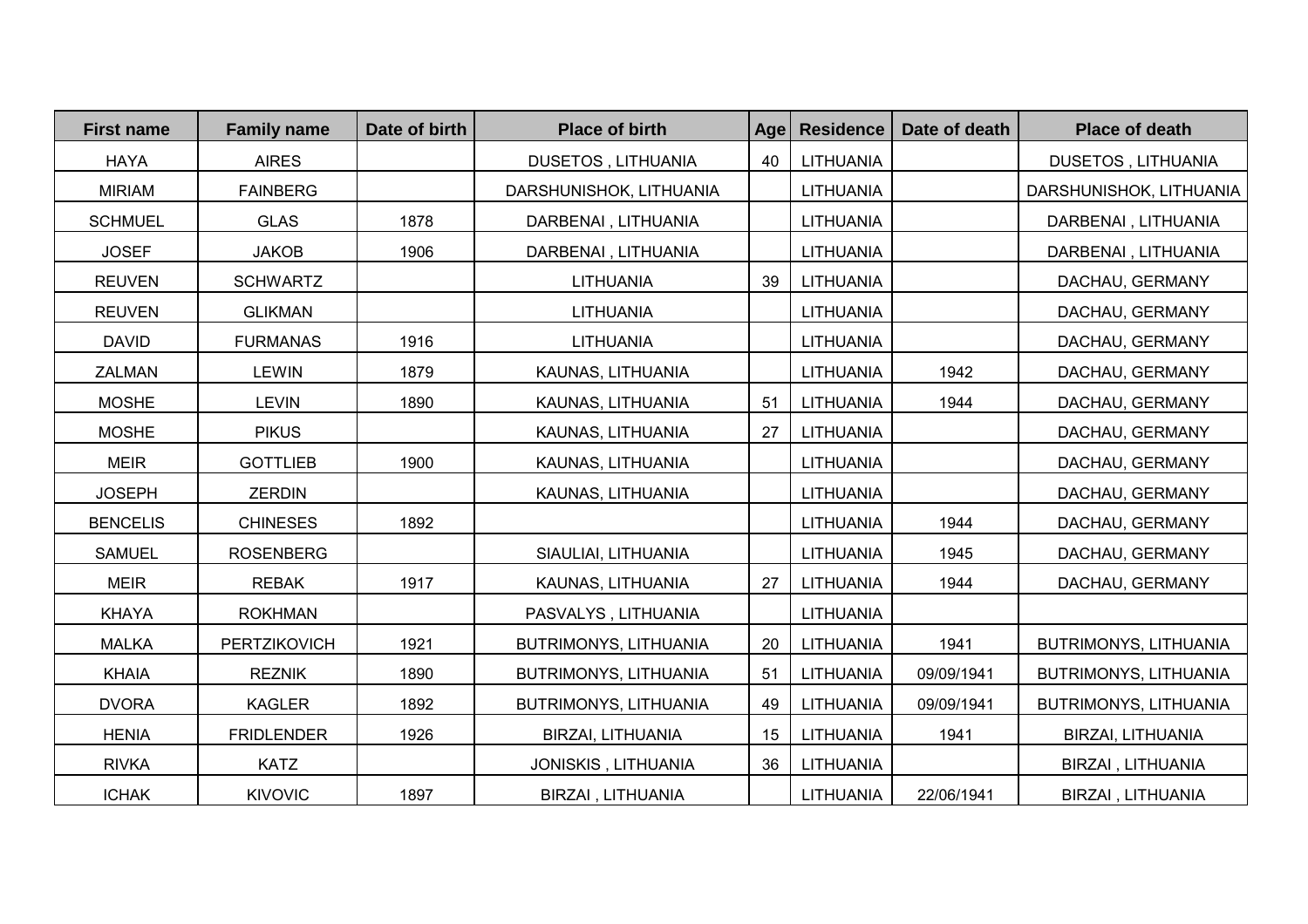| <b>First name</b> | <b>Family name</b> | Date of birth | <b>Place of birth</b> | Age | <b>Residence</b> | Date of death | <b>Place of death</b> |
|-------------------|--------------------|---------------|-----------------------|-----|------------------|---------------|-----------------------|
| <b>LAZAR</b>      | <b>KRINSKY</b>     | 1902          | SIERIJAI, LITHUANIA   | 39  | LITHUANIA        | 1941          | BARAUT, LITHUANIA     |
| <b>ROZA</b>       | <b>BALAS</b>       | 1903          | AVANTA, LITHUANIA     |     | LITHUANIA        | 1941          | AVANTA, LITHUANIA     |
| <b>SARA</b>       | <b>ABRAMSON</b>    | 1938          | SIAULIAI, LITHUANIA   | 5   | LITHUANIA        | 11/05/1943    | AUSCHWITZ, POLAND     |
| <b>MANOS</b>      | <b>KAGAN</b>       | 1906          | LAUKUVA, LITHUANIA    |     | LITHUANIA        |               | AUSCHWITZ, POLAND     |
| <b>AVRAHAM</b>    | <b>RASHKOVITZ</b>  | 1940          | KAUNAS, LITHUANIA     | 4   | LITHUANIA        | 1944          | AUSCHWITZ, POLAND     |
| <b>JUDIT</b>      | <b>LEIKOVITZ</b>   | 1935          |                       | 8   | LITHUANIA        | 1943          | AUSCHWITZ, POLAND     |
| <b>CHAJA</b>      | <b>RAPEIKAS</b>    | 1887          | JOSVAINIAI, LITHUANIA |     | LITHUANIA        | 1941          | ARIOGALA, LITHUANIA   |
| <b>REISL</b>      | <b>STAMMLER</b>    | 1891          | WILNO, POLAND         | 50  | LITHUANIA        |               | ANIKSHT, LITHUANIA    |
| <b>REUVEN</b>     | <b>RATZEN</b>      | 1930          | ANIKSHT, LITHUANIA    | 11  | LITHUANIA        | 1941          | ANIKSHT, LITHUANIA    |
| <b>OSHER</b>      | <b>RATZEN</b>      | 1941          | ANIKSHT, LITHUANIA    |     | LITHUANIA        | 1941          | ANIKSHT, LITHUANIA    |
| <b>AHARON</b>     | <b>RATZEN</b>      | 1894          | ANIKSHT, LITHUANIA    | 47  | LITHUANIA        | 1941          | ANIKSHT, LITHUANIA    |
| <b>YENTL</b>      | <b>KUTASOW</b>     |               |                       |     | LITHUANIA        |               | ANIKSHT, LITHUANIA    |
| <b>WESSA</b>      | <b>ZILBER</b>      |               | LITHUANIA             |     | LITHUANIA        |               | ANIKSHT, LITHUANIA    |
| <b>LEA</b>        | <b>LAFER</b>       |               | ANIKSHT, LITHUANIA    | 25  | LITHUANIA        | 1941          | ANIKSHT, LITHUANIA    |
| <b>CHAIM</b>      | <b>BERKOVICZ</b>   |               | <b>LITHUANIA</b>      | 21  | LITHUANIA        | 1941          | ALYTUS, LITHUANIA     |
| <b>PERECAS</b>    | VAISENBERGAS       | 1888          | <b>POLAND</b>         |     | LITHUANIA        | 1941          | ALYTUS, LITHUANIA     |
| <b>SHMUEL</b>     | <b>REZNIK</b>      | 1885          | BUTRIMONYS, LITHUANIA | 56  | LITHUANIA        | 22/08/1941    | ALYTUS, LITHUANIA     |
| <b>MORDECHAI</b>  | <b>ALFOVICH</b>    | 1891          | BUTRIMONYS, LITHUANIA | 50  | LITHUANIA        | 22/08/1941    | ALYTUS, LITHUANIA     |
| <b>DAVID</b>      | <b>KABACHNIK</b>   | 1925          | BUTRIMONYS, LITHUANIA | 16  | LITHUANIA        | 22/08/1941    | ALYTUS, LITHUANIA     |
| <b>UNKNOUN</b>    | <b>PEKER</b>       |               |                       |     | LITHUANIA        | 22/08/1941    | ALYTUS, LITHUANIA     |
| <b>NATAN</b>      | <b>AZERSKY</b>     |               |                       | 3   | LITHUANIA        | 1942          | ALYTUS, LITHUANIA     |
| <b>FEIGE</b>      | <b>GOLUB</b>       | 1886          | ORAN, LITHUANIA       |     | LITHUANIA        | 1941          | ALYTUS, LITHUANIA     |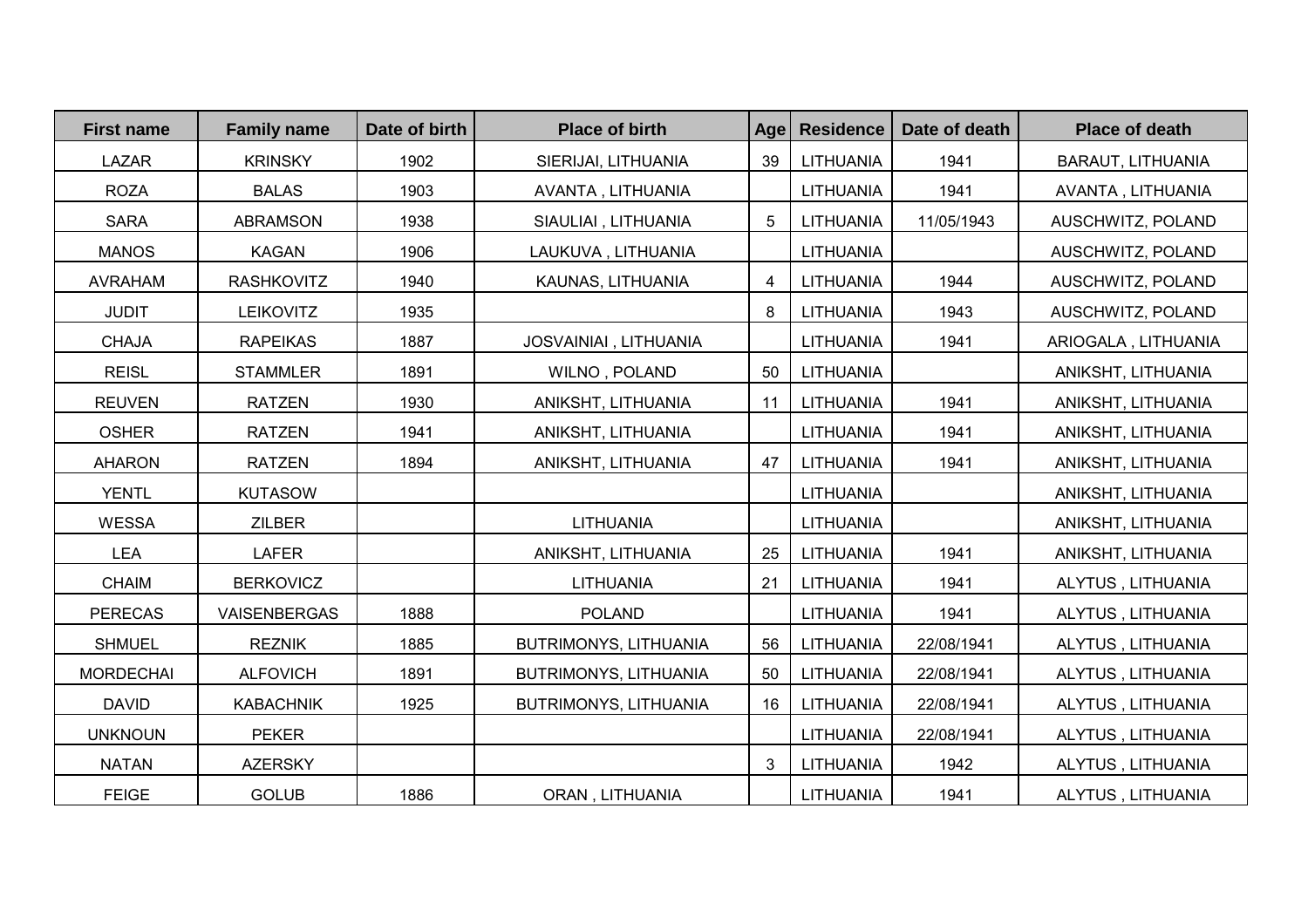| <b>First name</b> | <b>Family name</b> | Date of birth | <b>Place of birth</b>  | Age | <b>Residence</b> | Date of death | <b>Place of death</b> |
|-------------------|--------------------|---------------|------------------------|-----|------------------|---------------|-----------------------|
| <b>SCHEINE</b>    | <b>KESELMAN</b>    | 1910          | VARENA, LITHUANIA      |     | LITHUANIA        | 1942          | ALYTUS, LITHUANIA     |
| <b>ZEME</b>       | <b>ZAS</b>         |               | ZASLIAI, LITHUANIA     |     | LITHUANIA        |               |                       |
| <b>ICIKAS</b>     | <b>GRAIFAS</b>     |               | ZIDIKAI, LITHUANIA     | 52  | LITHUANIA        |               |                       |
| <b>ELIYAHU</b>    | <b>BAGINSKI</b>    | 1922          | ZEIMELIS, LITHUANIA    |     | <b>LITHUANIA</b> |               |                       |
| <b>LEA</b>        | <b>LOMAS</b>       |               | WILNO, POLAND          |     | LITHUANIA        |               |                       |
| <b>AMALIA</b>     | <b>SEGAL</b>       | 1889          | WILNO, POLAND          |     | <b>LITHUANIA</b> | 1941          |                       |
| LIBA              | <b>EBEDES</b>      | 1880          | VILKOMIR, LITHUANIA    |     | LITHUANIA        | 1941          |                       |
| <b>YEHUDA</b>     | <b>ROSPRZA</b>     | 1912          | VILON, LITHUANIA       |     | <b>LITHUANIA</b> |               |                       |
| <b>DAVID</b>      | <b>VALIGURA</b>    |               | WARSZAWA, POLAND       | 0   | LITHUANIA        |               |                       |
| <b>CHIEL</b>      | <b>OLINSKI</b>     |               | VILKAVISKIS, LITHUANIA | 35  | LITHUANIA        |               |                       |
| ZEEV              | <b>RABINOWICZ</b>  | 1911          | VILKAVISKIS, LITHUANIA |     | LITHUANIA        | 1941          |                       |
| <b>TSALI</b>      | <b>LEVIN</b>       | 1934          | VILKAVISKIS, LITHUANIA |     | <b>LITHUANIA</b> | 1941          |                       |
| <b>LIPA</b>       | <b>SHNAIDER</b>    | 1917          | VIDUKLE, LITHUANIA     |     | <b>LITHUANIA</b> |               |                       |
| <b>TAIBELE</b>    | <b>KUR</b>         |               | UTENA, LITHUANIA       | 35  | LITHUANIA        |               |                       |
| <b>JAKOBAS</b>    | <b>MALCMANAS</b>   |               | USHPOLE, LITHUANIA     |     | <b>LITHUANIA</b> |               |                       |
| <b>CADOK</b>      | <b>ICIKOVIC</b>    | 1916          | UPINA, LITHUANIA       |     | <b>LITHUANIA</b> |               |                       |
| <b>ISAAK</b>      | <b>BREZNIK</b>     | 1862          | UKMERGE, LITHUANIA     |     | <b>LITHUANIA</b> | 1941          |                       |
| <b>HIRS</b>       | <b>TAIBEL</b>      | 1932          | UKMERGE, LITHUANIA     |     | LITHUANIA        |               |                       |
| ZEEV              | <b>KOZAK</b>       |               | TELSIAI, LITHUANIA     |     | LITHUANIA        | 1941          |                       |
| <b>KHASIA</b>     | <b>UNKNOWN</b>     |               | TELSIAI, LITHUANIA     |     | <b>LITHUANIA</b> |               |                       |
| <b>CIWIA</b>      | LEIZEROWITZ        | 1913          | TAURAGE, LITHUANIA     |     | <b>LITHUANIA</b> |               |                       |
| ABRAHAM           | <b>GAMZA</b>       |               | SKUDVILL, LITHUANIA    |     | <b>LITHUANIA</b> |               |                       |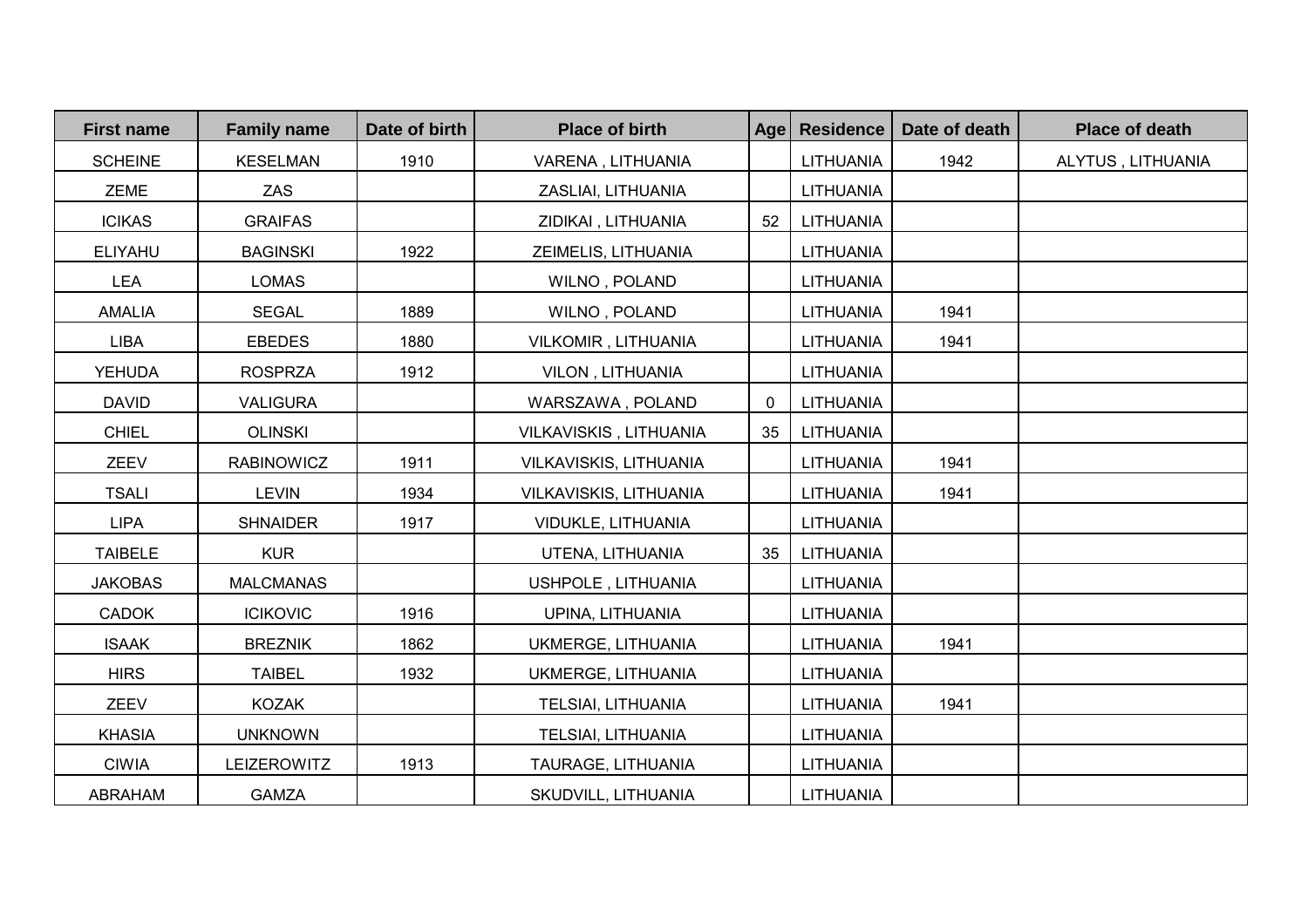| <b>First name</b> | <b>Family name</b> | Date of birth | <b>Place of birth</b>  | Age            | <b>Residence</b> | Date of death | <b>Place of death</b> |
|-------------------|--------------------|---------------|------------------------|----------------|------------------|---------------|-----------------------|
| <b>CHANA</b>      | <b>FRIDMAN</b>     |               | SKUDVILL, LITHUANIA    |                | LITHUANIA        |               |                       |
| <b>FEIGEL</b>     | <b>VECEREBIN</b>   |               | SIAULIAI, LITHUANIA    |                | <b>LITHUANIA</b> |               |                       |
| <b>TAUBE</b>      | <b>MATZKOVSKIY</b> |               | SHAKI, LITHUANIA       |                | <b>LITHUANIA</b> |               |                       |
| <b>BRAINE</b>     | <b>FEIGIN</b>      | 1919          | ROSH, POLAND           |                | LITHUANIA        | 1941          |                       |
| <b>ZELIG</b>      | <b>RIF</b>         | 1916          | ROKISKIS, LITHUANIA    |                | LITHUANIA        |               |                       |
| <b>ARIE</b>       | <b>KATZ</b>        |               | RITOVA, LITHUANIA      | 23             | LITHUANIA        |               |                       |
| <b>EPHRAIM</b>    | <b>SCHUETZ</b>     | 1921          | RIGA, LATVIA           | 20             | LITHUANIA        | 1941          |                       |
| <b>ESTER</b>      | ZALCMAN            |               | RITOVA, LITHUANIA      | 24             | LITHUANIA        | 1941          |                       |
| <b>DAVID</b>      | ZIV                | 04/1895       | RASEINIAI, LITHUANIA   |                | LITHUANIA        |               |                       |
| <b>AHARON</b>     | <b>GLIKMAN</b>     |               | RADVILISKIS, LITHUANIA | 40             | LITHUANIA        | 1941          |                       |
| <b>HANNA</b>      | <b>GURWITZ</b>     | 1924          | PUSALOTAS, LITHUANIA   | 15             | LITHUANIA        |               |                       |
| <b>MAUSCHE</b>    | <b>SAVICKY</b>     | 1910          | PRIENAI, LITHUANIA     |                | LITHUANIA        |               |                       |
| <b>CHAIM</b>      | <b>PSCHEROWSKI</b> |               | <b>POLAND</b>          |                | LITHUANIA        |               |                       |
| <b>GITA</b>       | <b>HANDELSON</b>   | 1939          | PLUNGE, LITHUANIA      | $\overline{2}$ | LITHUANIA        | 16/07/1941    |                       |
| LEIB              | <b>CYCZELSKI</b>   | 1875          | MERKINE, LITHUANIA     |                | <b>LITHUANIA</b> |               |                       |
| <b>BRUNO</b>      | <b>SCHNUKAL</b>    | 1928          | MEMEL, LITHUANIA       |                | <b>LITHUANIA</b> | 1941          |                       |
| ZALMAN            | <b>GRODMAN</b>     | 1910          | MARIAMPOLE, LITHUANIA  | 32             | LITHUANIA        |               |                       |
| <b>YTZKHAK</b>    | <b>OGUZ</b>        |               | LITHUANIA              |                | <b>LITHUANIA</b> |               |                       |
| <b>SOLOMON</b>    | <b>SAPIRSHTEIN</b> | 1922          | LITHUANIA              |                | <b>LITHUANIA</b> |               |                       |
| <b>KHINDA</b>     | <b>ZINGER</b>      |               | LITHUANIA              |                | <b>LITHUANIA</b> |               |                       |
| <b>KHAIA</b>      | <b>GABRIEL</b>     | 1917          | LITHUANIA              | 24             | LITHUANIA        | 1941          |                       |
| <b>JULIUS</b>     | <b>BLUMBERG</b>    | 1903          | LITHUANIA              |                | <b>LITHUANIA</b> |               |                       |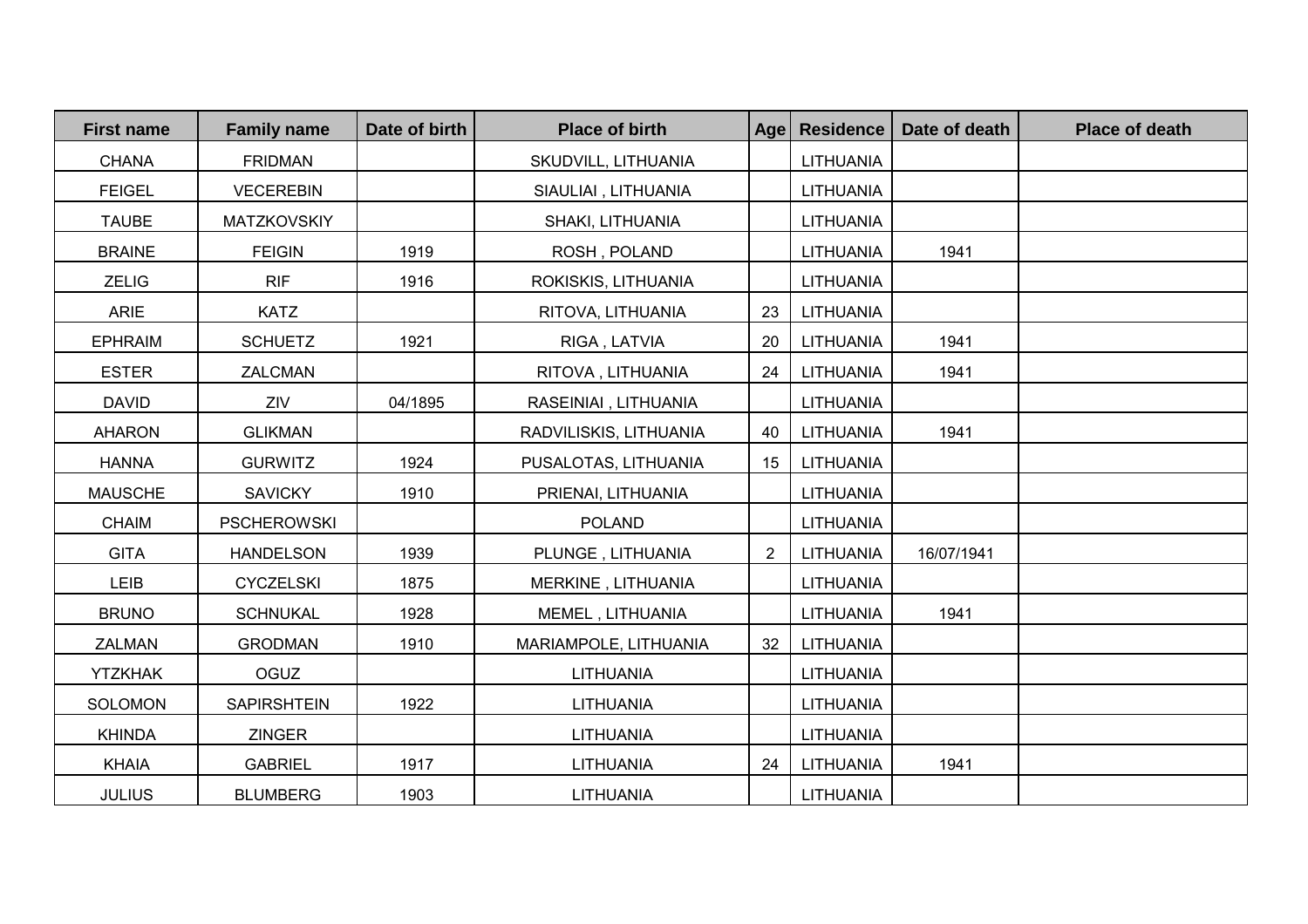| <b>First name</b> | <b>Family name</b>   | Date of birth | <b>Place of birth</b> | Age | <b>Residence</b> | Date of death | <b>Place of death</b> |
|-------------------|----------------------|---------------|-----------------------|-----|------------------|---------------|-----------------------|
| <b>IOSIF</b>      | <b>MILNER</b>        |               | LITHUANIA             | 48  | LITHUANIA        | 1941          |                       |
| <b>HERZL</b>      | <b>KOBLIKOWSKI</b>   | 1902          | LITHUANIA             |     | <b>LITHUANIA</b> |               |                       |
| <b>GUTMAN</b>     | <b>SCHACHT</b>       | 1875          | LITHUANIA             |     | LITHUANIA        |               |                       |
| <b>GOLDE</b>      | <b>ONIAS</b>         | 1880          | LITHUANIA             |     | <b>LITHUANIA</b> |               |                       |
| <b>GOLDA</b>      | <b>BERMANIENE</b>    | 1910          | LITHUANIA             |     | LITHUANIA        |               |                       |
| <b>FRUMA</b>      | <b>MOSKOWITZ</b>     |               | LITHUANIA             | 42  | LITHUANIA        | 1942          |                       |
| <b>ETL</b>        | <b>MISEWITZ</b>      |               | LITHUANIA             | 70  | LITHUANIA        |               |                       |
| <b>ETEL</b>       | <b>ROTSHTEIN</b>     |               | LITHUANIA             |     | <b>LITHUANIA</b> |               |                       |
| <b>ELIJAHU</b>    | <b>FRIDMAN</b>       |               | LITHUANIA             |     | <b>LITHUANIA</b> |               |                       |
| <b>DORA</b>       | <b>KATS</b>          | 1880          | LITHUANIA             |     | <b>LITHUANIA</b> |               |                       |
| <b>CHAYA</b>      | <b>GORDONZON</b>     |               | LITHUANIA             |     | <b>LITHUANIA</b> |               |                       |
| <b>CHAJA</b>      | <b>SLIOSBERGAITE</b> | 1908          | LITHUANIA             |     | <b>LITHUANIA</b> | 1944          |                       |
| <b>CHAIM</b>      | <b>HORWITZ</b>       | 27/03/1930    | LITHUANIA             | 11  | LITHUANIA        | 1941          |                       |
| <b>ABRASHA</b>    | <b>LEVIN</b>         |               | LITHUANIA             |     | LITHUANIA        | 1944          |                       |
| <b>YISROEL</b>    | <b>TARSIS</b>        | 1885          | LITHUANIA             |     | <b>LITHUANIA</b> |               |                       |
| <b>BLUMA</b>      | <b>GROBMAN</b>       |               | LITHUANIA             | 22  | LITHUANIA        |               |                       |
| <b>JAKOB</b>      | <b>SHER</b>          | 1896          | LAUKUVA, LITHUANIA    |     | <b>LITHUANIA</b> |               |                       |
| <b>YECHEZKEL</b>  | <b>DALON</b>         | 1917          | KYBARTAI, LITHUANIA   |     | <b>LITHUANIA</b> |               |                       |
| <b>SLOMO</b>      | <b>SPITC</b>         | 1912          | KURSENAI, LITHUANIA   |     | <b>LITHUANIA</b> |               |                       |
| <b>ARON</b>       | <b>LIPSICZ</b>       | 1885          | KURSENAI, LITHUANIA   |     | <b>LITHUANIA</b> | 1941          |                       |
| <b>GERSON</b>     | <b>MAISEL</b>        | 1907          | KURKLIAI, LITHUANIA   | 36  | LITHUANIA        | 1943          |                       |
| <b>LYUBA</b>      | LUTZKI               |               | KUPISKIS, LITHUANIA   | 30  | LITHUANIA        | 1941          |                       |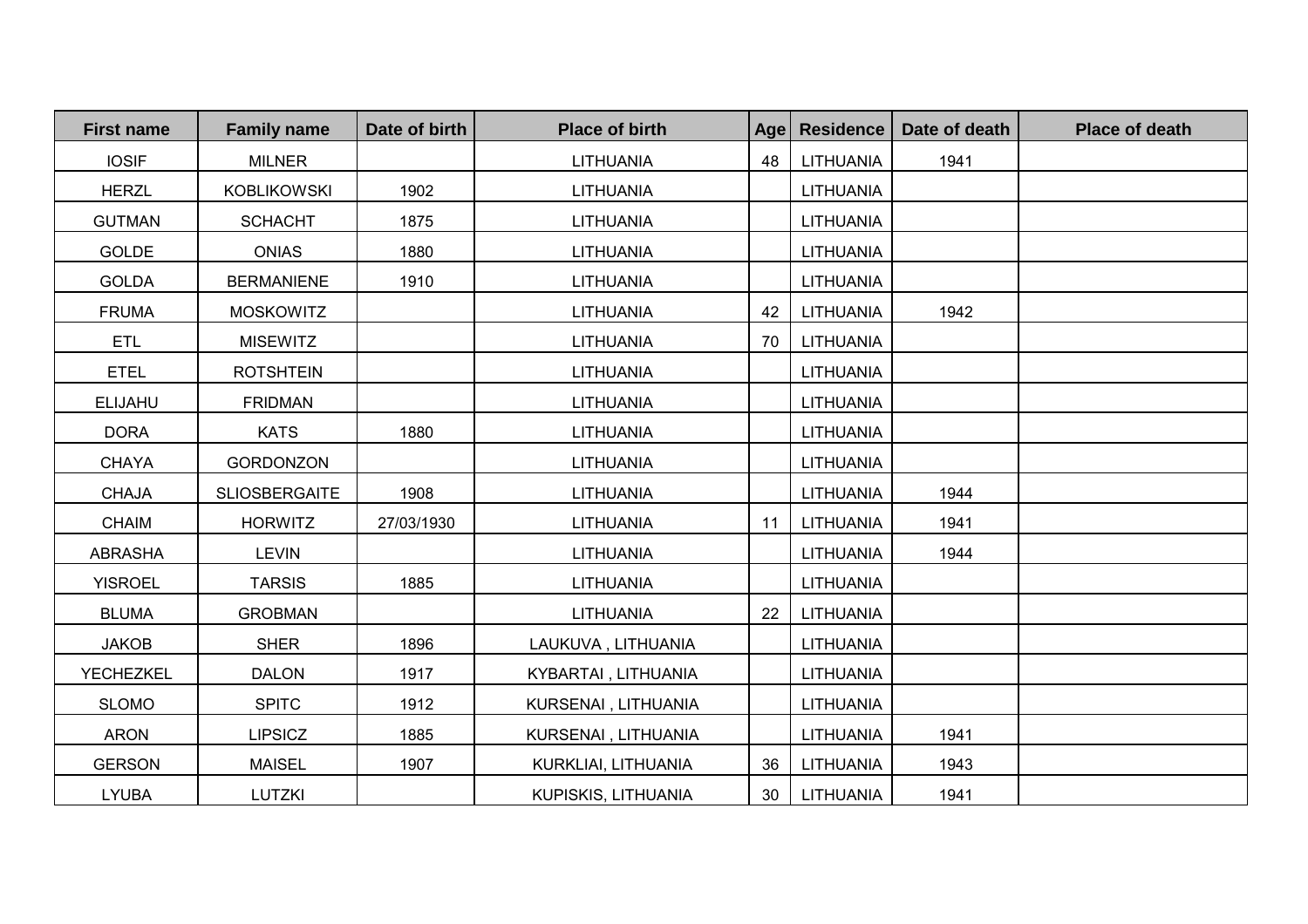| <b>First name</b> | <b>Family name</b>    | Date of birth | <b>Place of birth</b>     | Age            | <b>Residence</b> | Date of death | <b>Place of death</b> |
|-------------------|-----------------------|---------------|---------------------------|----------------|------------------|---------------|-----------------------|
| <b>DAVID</b>      | <b>PREISS</b>         |               | KROZH, LITHUANIA          |                | LITHUANIA        |               |                       |
| <b>HINDA</b>      | <b>SHMITH</b>         | 1919          | KRAKINOVA, LITHUANIA      |                | LITHUANIA        |               |                       |
| <b>JECHIEL</b>    | <b>GOLOMB</b>         | 1917          | KUSHIDAR, LITHUANIA       |                | <b>LITHUANIA</b> |               |                       |
| <b>SZMUEL</b>     | <b>RACHMEL</b>        | 1880          | KAZKLAN, LITHUANIA        |                | <b>LITHUANIA</b> |               |                       |
| <b>TZVI</b>       | <b>SEGALOVSKI</b>     | 1908          | KAUNAS, LITHUANIA         |                | LITHUANIA        |               |                       |
| <b>SONYA</b>      | ZUSMANOVICH           |               | KAUNAS, LITHUANIA         | $\overline{7}$ | LITHUANIA        |               |                       |
| <b>SONIA</b>      | <b>LEICHTER</b>       | 1912          | KAUNAS, LITHUANIA         | 42             | LITHUANIA        |               |                       |
| LEIB              | <b>YAKIR</b>          |               | KAUNAS, LITHUANIA         |                | <b>LITHUANIA</b> |               |                       |
| <b>ISSACK</b>     | SALZBERG              |               | KAUNAS, LITHUANIA         |                | LITHUANIA        |               |                       |
| <b>FRIDA</b>      | <b>KAPLAN</b>         |               | KAUNAS, LITHUANIA         |                | LITHUANIA        | 1941          |                       |
| <b>DVORA</b>      | <b>SMIECIUCHOWSKA</b> |               | KAUNAS, LITHUANIA         |                | <b>LITHUANIA</b> |               |                       |
| <b>ALEKSANDR</b>  | <b>GINTZBURG</b>      | 1922          | KAUNAS, LITHUANIA         |                | <b>LITHUANIA</b> |               |                       |
| <b>SYMCHA</b>     | <b>FINKIELSZTEJN</b>  | 1890          | KALUSZYN, POLAND          |                | LITHUANIA        |               |                       |
| <b>CHAJA</b>      | <b>LIFSICIZNE</b>     |               | JONAVA, LITHUANIA         |                | LITHUANIA        |               |                       |
| <b>HERSCHEL</b>   | <b>PELTENSTEIN</b>    | 1902          | GUDLEVO, LITHUANIA        |                | <b>LITHUANIA</b> |               |                       |
| ZEEV              | <b>JACOB</b>          |               | GORZHD, LITHUANIA         | $\mathbf{0}$   | LITHUANIA        |               |                       |
| <b>ETE</b>        | <b>ICIKOVIC</b>       | 1900          | GORZHD, LITHUANIA         |                | <b>LITHUANIA</b> |               |                       |
| <b>MAKS</b>       | <b>JUDKOVSKY</b>      |               | CEKISKE, LITHUANIA        | 0              | LITHUANIA        |               |                       |
| <b>FRIDA</b>      | <b>STEIMAN</b>        |               | CEKISKE, LITHUANIA        |                | <b>LITHUANIA</b> |               |                       |
| <b>HAIM</b>       | <b>HELMAN</b>         | 1893          | <b>ONISKIS, LITHUANIA</b> |                | <b>LITHUANIA</b> | 1940          |                       |
| <b>YIHUDIT</b>    | <b>LEVIN</b>          | 1909          | ANTALIEPTE, LITHUANIA     |                | LITHUANIA        | 1941          |                       |
| <b>AVRAAM</b>     | <b>TREIBERMAN</b>     | 1920          | ANNOPOL, UKRAINE (USSR)   | 22             | LITHUANIA        | 1942          |                       |